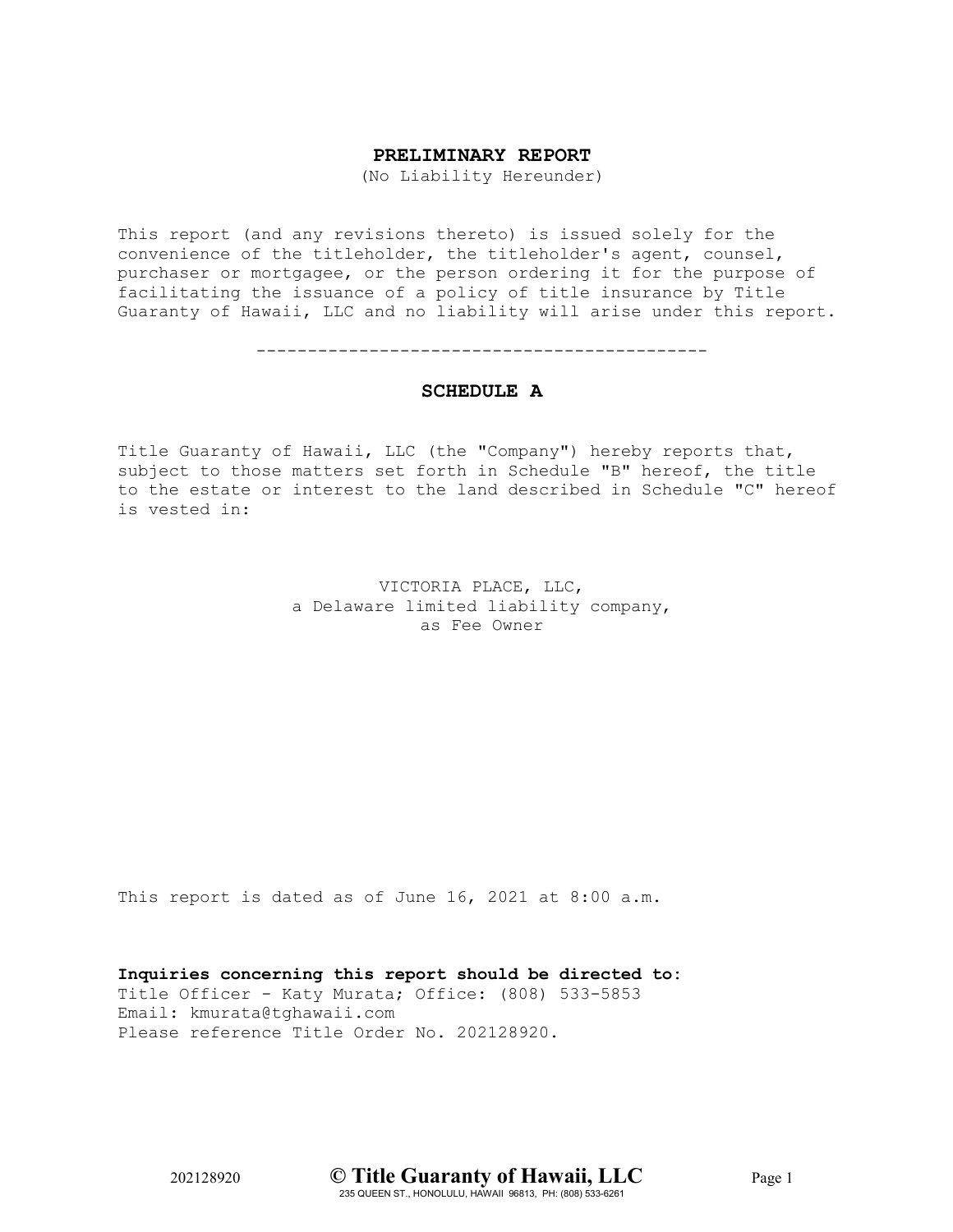# **SCHEDULE B EXCEPTIONS**

1. Real Property Taxes, if any, that may be due and owing.

The premises described in Schedule C is covered by Tax Keys [\(1\)](https://docservice.tghawaii.com/EDIVH/2d6d54736d433061554f4131/6861554b6c757a39354b7331/4c51584c32364a355159736f39456a7a38425f5a754b684a4c5741644e646c2d30/)  [2-3-001-129, \(1\) 2-3-001-130](https://docservice.tghawaii.com/EDIVH/2d6d54736d433061554f4131/6861554b6c757a39354b7331/4c51584c32364a355159736f39456a7a38425f5a754b684a4c5741644e646c2d30/) and [\(1\) 2-3-001-131.](https://docservice.tghawaii.com/EDIVH/2d6d54736d433061554f4131/6861554b6c757a39354b7331/4c51584c32364a355159736f39456a7a38425f5a754b684a4c5741644e646c2d30/)

The Office of the Tax Assessor has indicated that the Tax Key for the Fiscal Year 2021 - 2022 will be  $(1)$  2-3-001-132, CPR Nos. 0001 through 0350.

- 2. Mineral and water rights of any nature.
- 3. Easement for concrete drain in favor of Victoria Ward, widow, her heirs and assigns, as reserved in DEED dated February 24, 1931, filed as Land Court Document No. [23617,](https://docservice.tghawaii.com/EDIVH/776b74336632385a4f565131/537179594665587830663831/4c51584c32364a355159736f39456a7a38425f5a754b684a4c5741644e646c2d30/) recorded in Liber [1106](https://docservice.tghawaii.com/EDIVH/58544f67432d566739716e52516645764c727054567732/537179594665587830663831/4c51584c32364a355159736f39456a7a38425f5a754b684a4c5741644e646c2d30/) at Page [108.](https://docservice.tghawaii.com/EDIVH/58544f67432d566739716e52516645764c727054567732/537179594665587830663831/4c51584c32364a355159736f39456a7a38425f5a754b684a4c5741644e646c2d30/)
	- -Note:- Cancellation of a portion of Concrete drain by map prepared by Rico D. Erolin, Land Surveyor with Controlpoint Surveying, Inc., dated September 15, 2020, and approved by the Department of Planning and Permitting on October 16, 2020, DPP File No. 2020/SUB-92.
- 4. The terms and provisions contained in the following:

INSTRUMENT : VICTORIA WARD, LIMITED, MASTER PLAN PERMIT MEMORANDUM OF DECISION AND ORDER

| DATED | : May 29, 2009                      |
|-------|-------------------------------------|
| FILED | : Land Court Document No. 3869623   |
|       | RECORDED : Document No. 2009-093051 |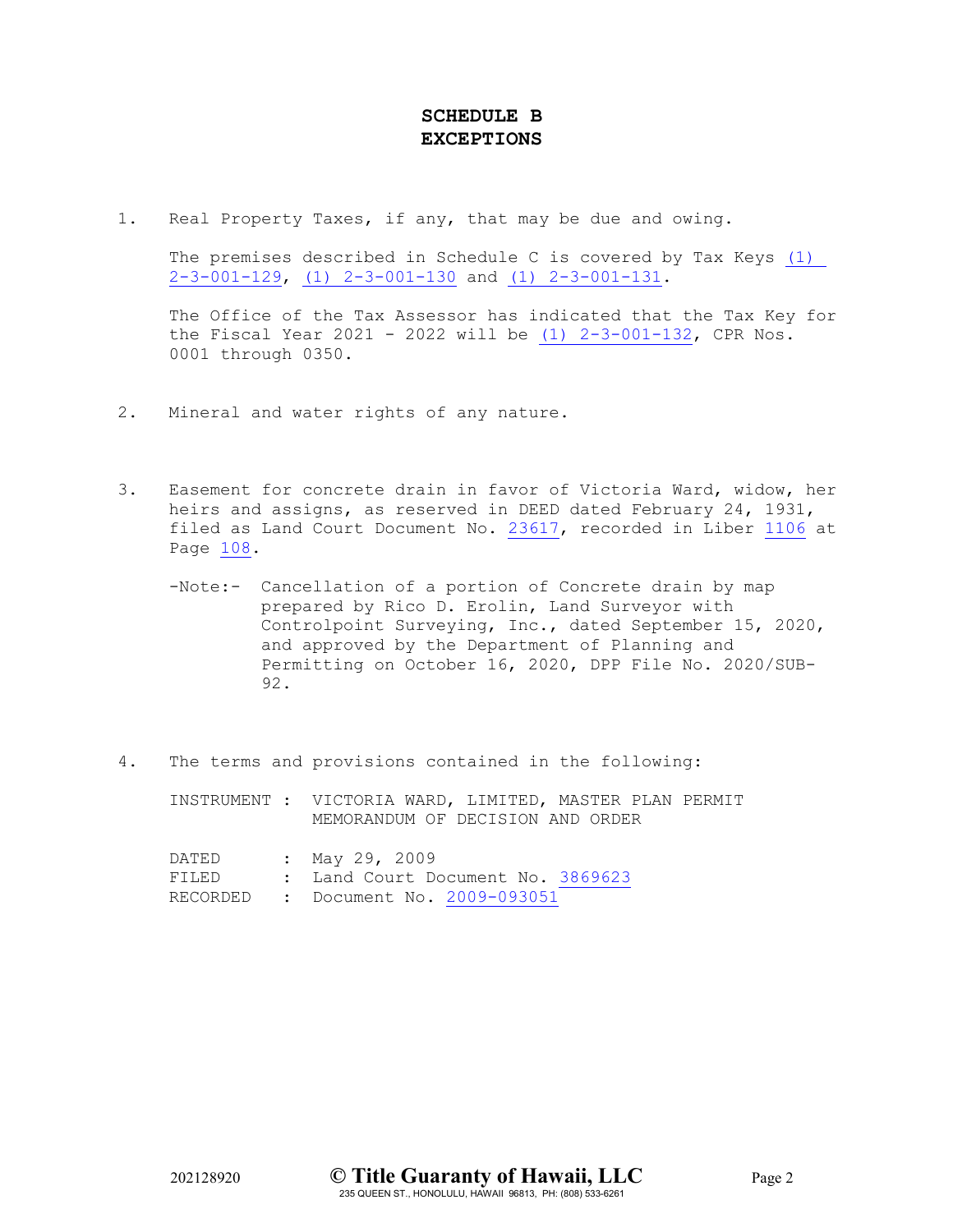- PARTIES : VICTORIA WARD, LIMITED, a Delaware corporation ("VWL"), BANK OF HAWAII, a Hawaii corporation, as trustee under (a) that certain Land Trust Agreement and Conveyance dated October 21, 2004 (Trust No. 89433) and filed as Land Court Document No. [3188119,](https://docservice.tghawaii.com/EDIVH/5a3941572d3878636c523631532d6f33644a5a4a505132/537179594665587830663831/4c51584c32364a35515973526d434a5835515a5a624d5f37734241524b58474730/) and (b) that certain Land Trust Agreement and Conveyance dated October 21, 2004 (Trust No. 89434) and filed as Land Court Document No. [3188118](https://docservice.tghawaii.com/EDIVH/3750696865556356794c704d3556787078785769535132/537179594665587830663831/4c51584c32364a35515973526d434a5835515a5a624d5f37734241524b58474730/) (collectively, "Bank of Hawaii Trust"), FIRST HAWAIIAN BANK, a Hawaii corporation, as trustee under (a) that certain unrecorded Land Trust Agreement dated September 20, 2006 (Trust No. FHB-TRES 200601), and (b) that certain unrecorded Land Trust Agreement dated September 20, 2006 (Trust No. FHB-TRES 200602) (collectively, "First Hawaiian Bank Trust"), and the HAWAII COMMUNITY DEVELOPMENT AUTHORITY, a body corporate and a public instrumentality of the State of Hawaii ("Authority")
- 5. The terms and provisions contained in the following:
	- INSTRUMENT : MEMORANDUM OF MASTER PLAN DEVELOPMENT AGREEMENT FOR THE WARD NEIGHBORHOOD MASTER PLAN

| DATED | : December 30, 2010                 |
|-------|-------------------------------------|
| FILED | : Land Court Document No. 4036891   |
|       | RECORDED : Document No. 2011-004171 |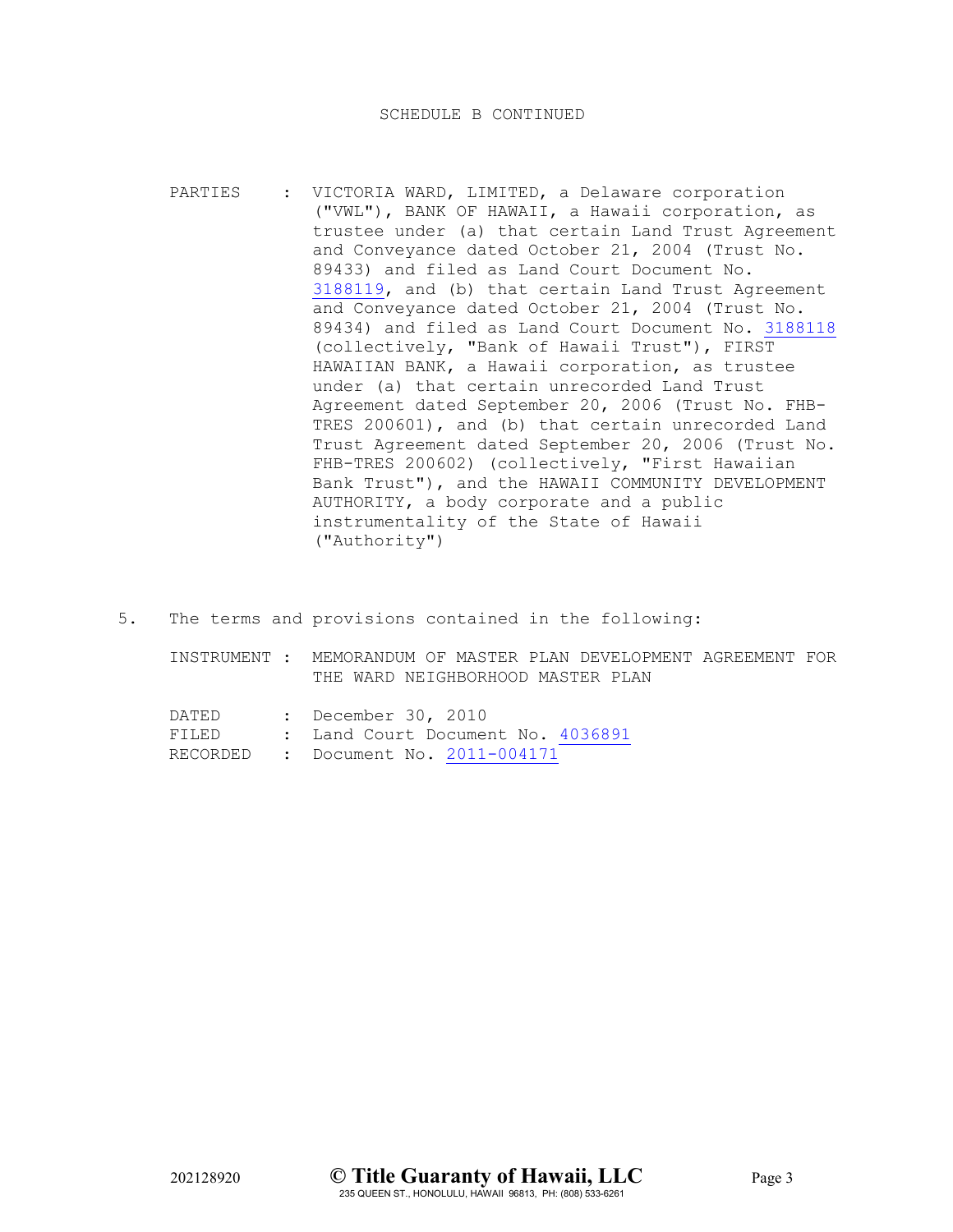- PARTIES : VICTORIA WARD, LIMITED, a Delaware corporation ("VWL"), BANK OF HAWAII, a Hawaii corporation, as trustee under (a) that certain Land Trust Agreement and Conveyance dated October 21, 2004 (Trust No. 89433) and filed as Land Court Document No. [3188119,](https://docservice.tghawaii.com/EDIVH/5a3941572d3878636c523631532d6f33644a5a4a505132/537179594665587830663831/4c51584c32364a35515973526d434a5835515a5a624d5f37734241524b58474730/) and (b) that certain Land Trust Agreement and Conveyance dated October 21, 2004 (Trust No. 89434) and filed as Land Court Document No. [3188118](https://docservice.tghawaii.com/EDIVH/3750696865556356794c704d3556787078785769535132/537179594665587830663831/4c51584c32364a35515973526d434a5835515a5a624d5f37734241524b58474730/) (collectively, "Bank of Hawaii Trust"), FIRST HAWAIIAN BANK, a Hawaii corporation, as trustee under (a) that certain unrecorded Land Trust Agreement dated September 20, 2006 (Trust No. FHB-TRES 200601), and (b) that certain unrecorded Land Trust Agreement dated September 20, 2006 (Trust No. FHB-TRES 200602) (collectively, "First Hawaiian Bank Trust"), and the HAWAII COMMUNITY DEVELOPMENT AUTHORITY, a body corporate and a public instrumentality of the State of Hawaii, "HCDA" RE : unrecorded Master Plan Development Agreement executed on December 30, 2010, by VWL, the Bank of Hawaii Trust, the First Hawaiian Bank Trust, and HCDA
- 6. The terms and provisions contained in the following:

INSTRUMENT : JOINT DEVELOPMENT AGREEMENT FOR LAND BLOCK 2 OF THE WARD MASTER PLAN

DATED : February 26, 2014<br>RECORDED : Document No. A-51

: Document No. A[-51900683](https://docservice.tghawaii.com/EDIVH/386e7658536159675056506e4552794a6f3954377a5132/537179594665587830663831/4c51584c32364a35515973526d434a5835515a5a624d5f37734241524b58474730/)

- PARTIES : VICTORIA WARD, LIMITED, a Delaware corporation, "VWL", and FIRST HAWAIIAN BANK, a Hawaii corporation, Trustee under that certain unrecorded Land Trust Agreement No. FHB-TRES 200601, dated September 20, 2006, "FHB Land Trust"
- 7. The terms and provisions contained in the following: INSTRUMENT : COMMUNITY COVENANT FOR WARD VILLAGE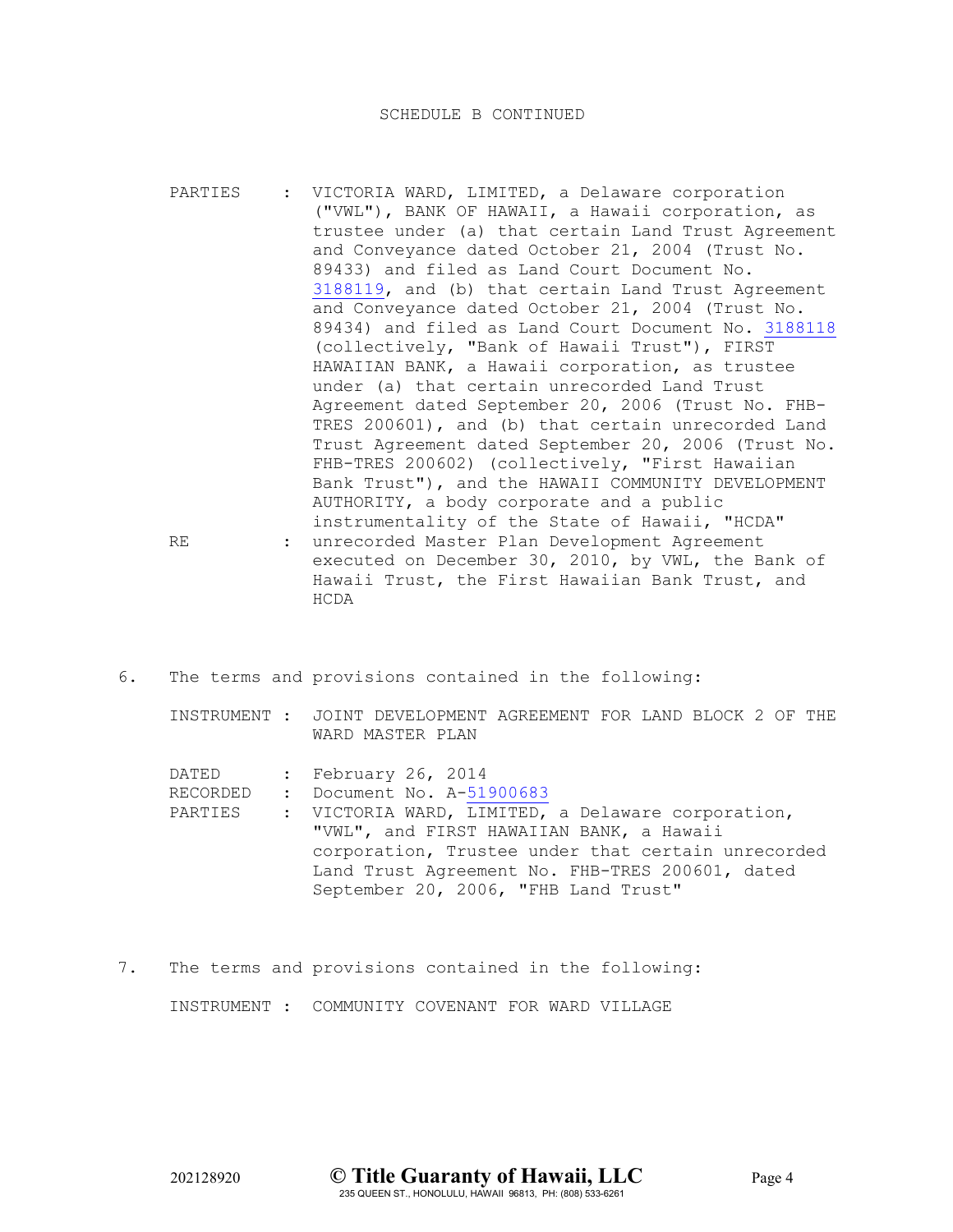DATED : September 13, 2013 RECORDED : Document No. A[-50040794](https://docservice.tghawaii.com/EDIVH/5452696a2d624e4b4731382d6d746a77416d5636324132/537179594665587830663831/4c51584c32364a35515973526d434a5835515a5a624d5f37734241524b58474730/)

The foregoing includes, but is not limited to, matters relating to (i) assessment liens which may be superior to certain mortgages; (ii) the By-Laws of Ward Village Owners Association; and (iii) reciprocal appurtenant easements for encroachments and easements for drainage of water runoff, said easements being more particularly described therein.

SUPPLEMENT TO COMMUNITY COVENANT FOR WARD VILLAGE dated May 7, 2015, recorded as Document No. A[-56050804,](https://docservice.tghawaii.com/EDIVH/7258576970484f3078334b473036564965667170367732/537179594665587830663831/4c51584c32364a35515973526d434a5835515a5a624d5f37734241524b58474730/) submitting Lot 39-D to the terms of the Community Covenant.

SUPPLEMENT TO COMMUNITY COVENANT FOR WARD VILLAGE dated December 11, 2020, recorded as Document No. A[-76550299,](https://docservice.tghawaii.com/EDIVH/4e4c6c5a4c41657778306e7a6553347978636265785132/537179594665587830663831/4c51584c32364a35515973526d434a5835515a5a624d5f37734241524b58474730/) submitting Lot 39- G to the terms of the Community Covenant.

8. The terms and provisions contained in the following:

INSTRUMENT : DEED WITH RESERVATION OF EASEMENTS AND OTHER RIGHTS

DATED : May 14, 2015<br>RECORDED : Document No. : Document No. A[-56120597](https://docservice.tghawaii.com/EDIVH/4631783062744a65427839647a57302d51393530434132/537179594665587830663831/4c51584c32364a35515973526d434a5835515a5a624d5f37734241524b58474730/)

The foregoing includes, but is not limited to, matters relating to (i) reservations in favor of VICTORIA WARD, LIMITED, a Delaware corporation, its successors and assigns, of all rights and easements granted or reserved to said VICTORIA WARD, LIMITED under the Coordinated Development Instruments more particularly defined therein and also listed in Exhibit "B" attached thereto, and (ii) reservations in favor of said VICTORIA WARD, LIMITED, its successors and assigns, of the Development Related Rights more particularly defined therein.

9. Archeological findings mentioned in instrument dated May 5, 2015, recorded as Document No. A[-56180809,](https://docservice.tghawaii.com/EDIVH/444e4e7a716b413373474a71476153675262486e6a5132/537179594665587830663831/4c51584c32364a35515973526d434a5835515a5a624d5f37734241524b58474730/) as amended.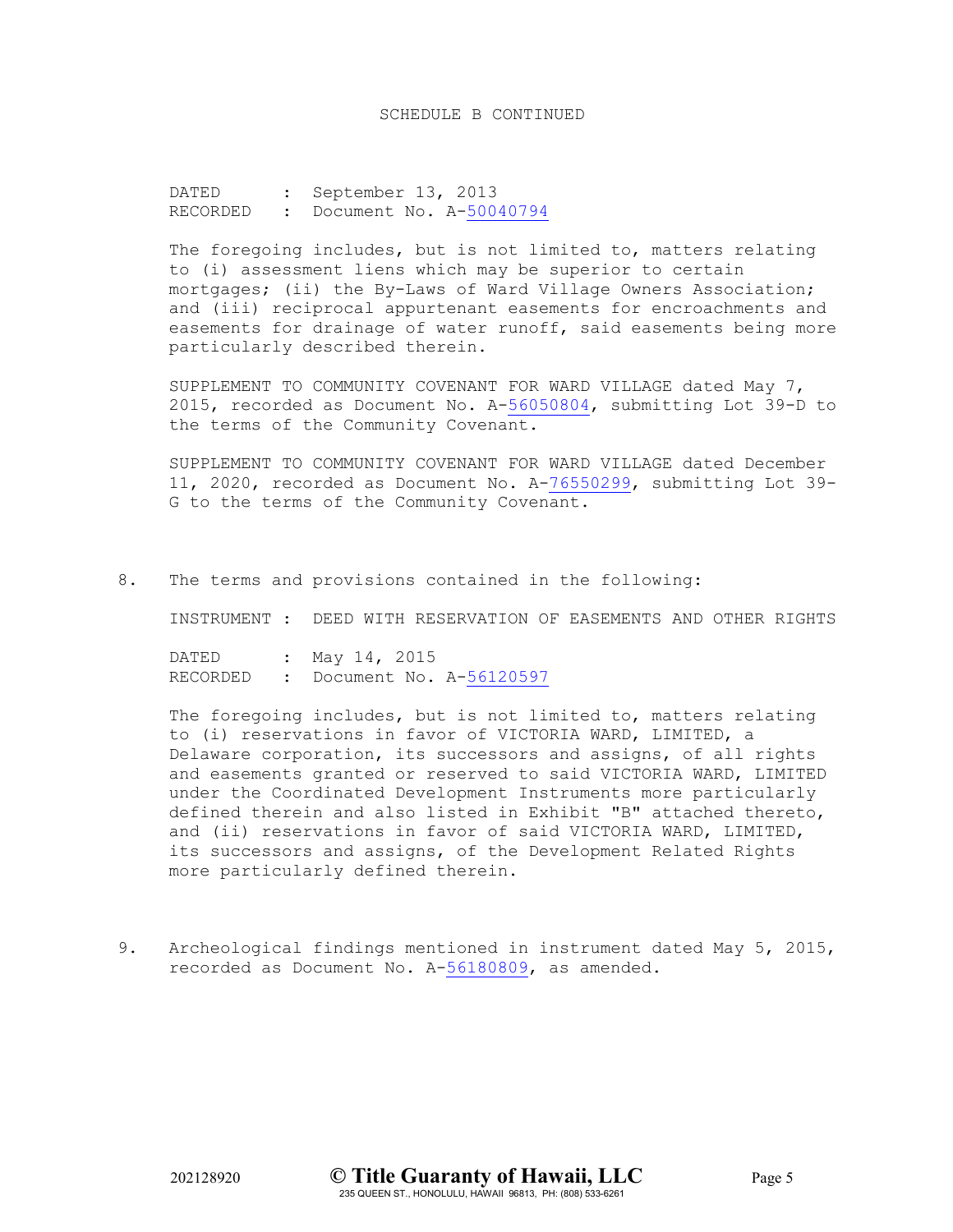- 10. Designation of Easement "P-1" for pedestrian purposes, referenced on map prepared by Lance T. Stevens, Licensed Professional Land Surveyor with Controlpoint Surveying, Inc., approved by the Department of Planning and Permitting, City and County of Honolulu, dated August 11, 2015 (File No. 2015/SUB-151), approved on October 23, 2015.
- 11. The terms and provisions contained in the following:

INSTRUMENT : GRANT OF EASEMENTS

DATED : May 24, 2016 RECORDED : Document No. A[-59910926](https://docservice.tghawaii.com/EDIVH/552d684c4777393864745930735a6b49584f58476c4132/537179594665587830663831/4c51584c32364a35515973526d434a5835515a5a624d5f37734241524b58474730/) AMENDMENT TO GRANT OF EASEMENTS dated June 11, 2021, recorded as Document No. A[-78380178.](https://docservice.tghawaii.com/EDIVH/76635570455f62725669504e505851414f4f73396c6732/537179594665587830663831/4c51584c32364a35515973526d434a5835515a5a624d5f37734241524b58474730/)

12. Matters arising from the descriptions of the easements set forth in GRANT OF EASEMENTS, dated May 24, 2016, recorded as Document No. A[-59910926,](https://docservice.tghawaii.com/EDIVH/552d684c4777393864745930735a6b49584f58476c4132/537179594665587830663831/4c51584c32364a35515973526d434a5835515a5a624d5f37734241524b58474730/) referred to in Schedule C that preclude the location of the boundaries of the (i) non-exclusive right and easement on, over, and across the land of the 1118 Ala Moana condominium project ("1118 Project"), including the Emergency Pedestrian Easement Area, being more particularly described in Exhibit "A" attached thereto, for construction and maintenance purposes, and for non-exclusive use of said Emergency Pedestrian Easement Area as an emergency egress path for pedestrians to access Ala Moana Boulevard from the 1100 Ala Moana condominium project ("1100 Project"); (ii) non-exclusive easement on, over and across the land of the 1118 Project, including the Loading Access Easement Area, being more particularly described in Exhibit "B" attached thereto, for non-exclusive use of said area by vehicles for ingress, egress, loading, unloading, and turnaround purposes, described in said instrument.

AMENDMENT TO GRANT OF EASEMENT dated June 11, 2021, recorded as Document No. A[-78380178;](https://docservice.tghawaii.com/EDIVH/76635570455f62725669504e505851414f4f73396c6732/537179594665587830663831/4c51584c32364a35515973526d434a5835515a5a624d5f37734241524b58474730/) re: the right to create an access opening in the wall between 1100 Project and 1118 Project in order to construct an access way, being more particularly described in Exhibit A attached thereto.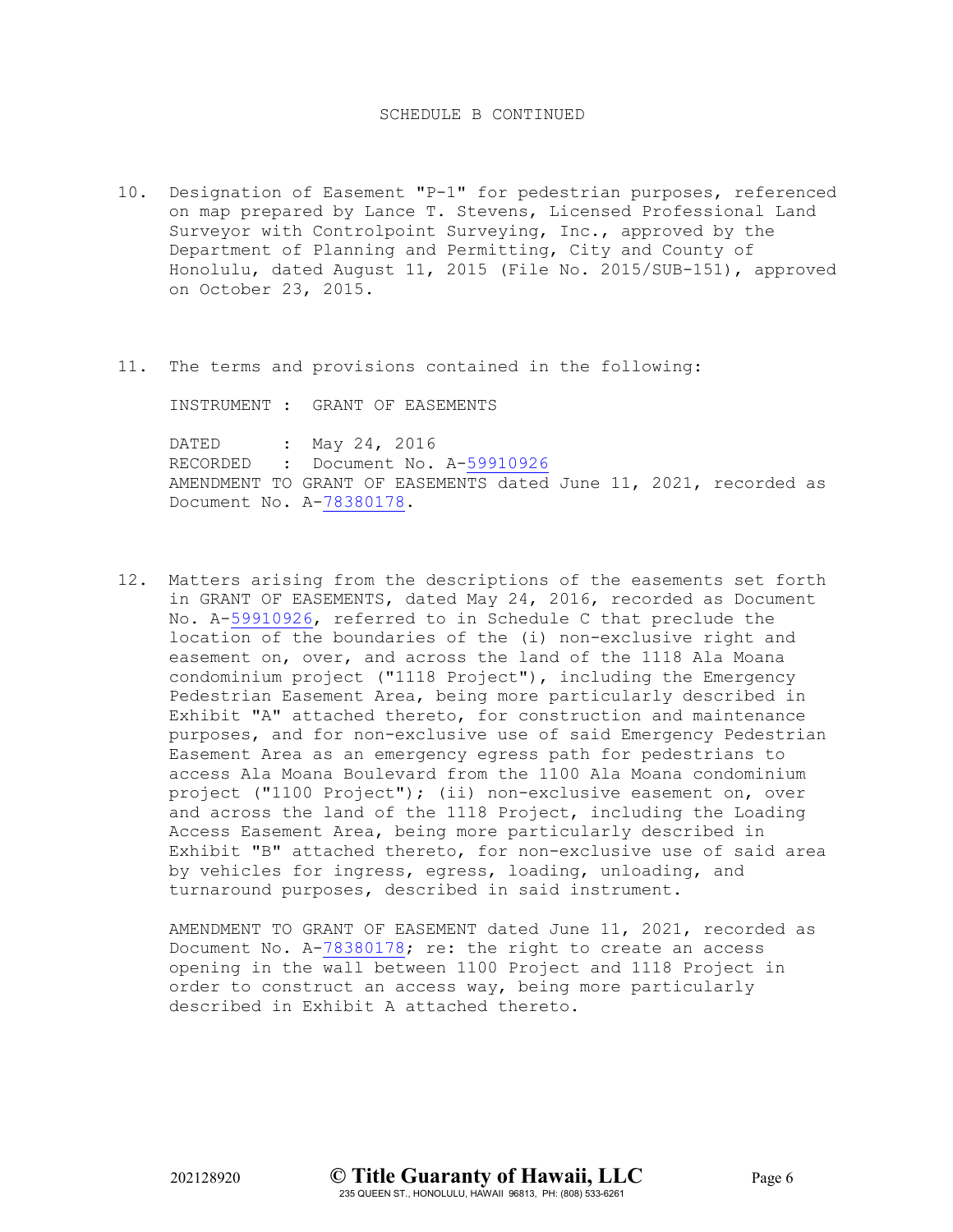13. The terms and provisions contained in the following:

INSTRUMENT : DECLARATION OF CONDOMINIUM PROPERTY REGIME FOR "1100 ALA MOANA" DATED : October 2, 2019 RECORDED : Document Nos.  $A - 72400470A$  thru  $A - 72400470C$ <br>MAP : 6022 and any amendments thereto : 6022 and any amendments thereto

Joinder given by VICTORIA WARD, LIMITED, a Delaware corporation, by instrument dated October 2, 2019, recorded as Document No. A-[72400470D.](https://docservice.tghawaii.com/EDIVH/2d53627852715f516754784f5874374656694f38355132/537179594665587830663831/4c51584c32364a35515973526d434a5835515a5a624d5f37734241524b58474730/)

Said Declaration was amended by instrument dated June 17, 2021, recorded as Document No. A-78430376.

No consent given by WELLS FARGO BANK, NATIONAL ASSOCIATION, a national banking association.

14. The terms and provisions contained in the following:

INSTRUMENT : BY-LAWS OF THE ASSOCIATION OF UNIT OWNERS

DATED : October 2, 2019 RECORDED : Document No. A[-72400471A](https://docservice.tghawaii.com/EDIVH/6a33314b7a6a47553238514b6171464b37734d4d674132/537179594665587830663831/4c51584c32364a35515973526d434a5835515a5a624d5f37734241524b58474730/)

Joinder given by VICTORIA WARD, LIMITED, a Delaware corporation, by instrument dated October 2, 2019, recorded as Document No. A-[72400471B.](https://docservice.tghawaii.com/EDIVH/57434d4932736775585f724b37455f6c55397243685132/537179594665587830663831/4c51584c32364a35515973526d434a5835515a5a624d5f37734241524b58474730/)

15. The terms and provisions contained in the following:

INSTRUMENT : MEMORANDUM OF DECISION AND ORDER RE: PD PERMIT NO. KAK 19-069

DATED : January 7, 2020 RECORDED : Document No. A[-73120654](https://docservice.tghawaii.com/EDIVH/6f5f5267352d38735a786562787736316f6b2d43617732/537179594665587830663831/4c51584c32364a35515973526d434a5835515a5a624d5f37734241524b58474730/)

Said Memorandum was amended by instrument dated November 18, 2020, recorded as Document No. A[-76340658.](https://docservice.tghawaii.com/EDIVH/30436e786b476872337866784b302d4e49697231375132/537179594665587830663831/4c51584c32364a35515973526d434a5835515a5a624d5f37734241524b58474730/)

202128920 **© Title Guaranty of Hawaii, LLC** Page 7 235 QUEEN ST., HONOLULU, HAWAII 96813, PH: (808) 533-6261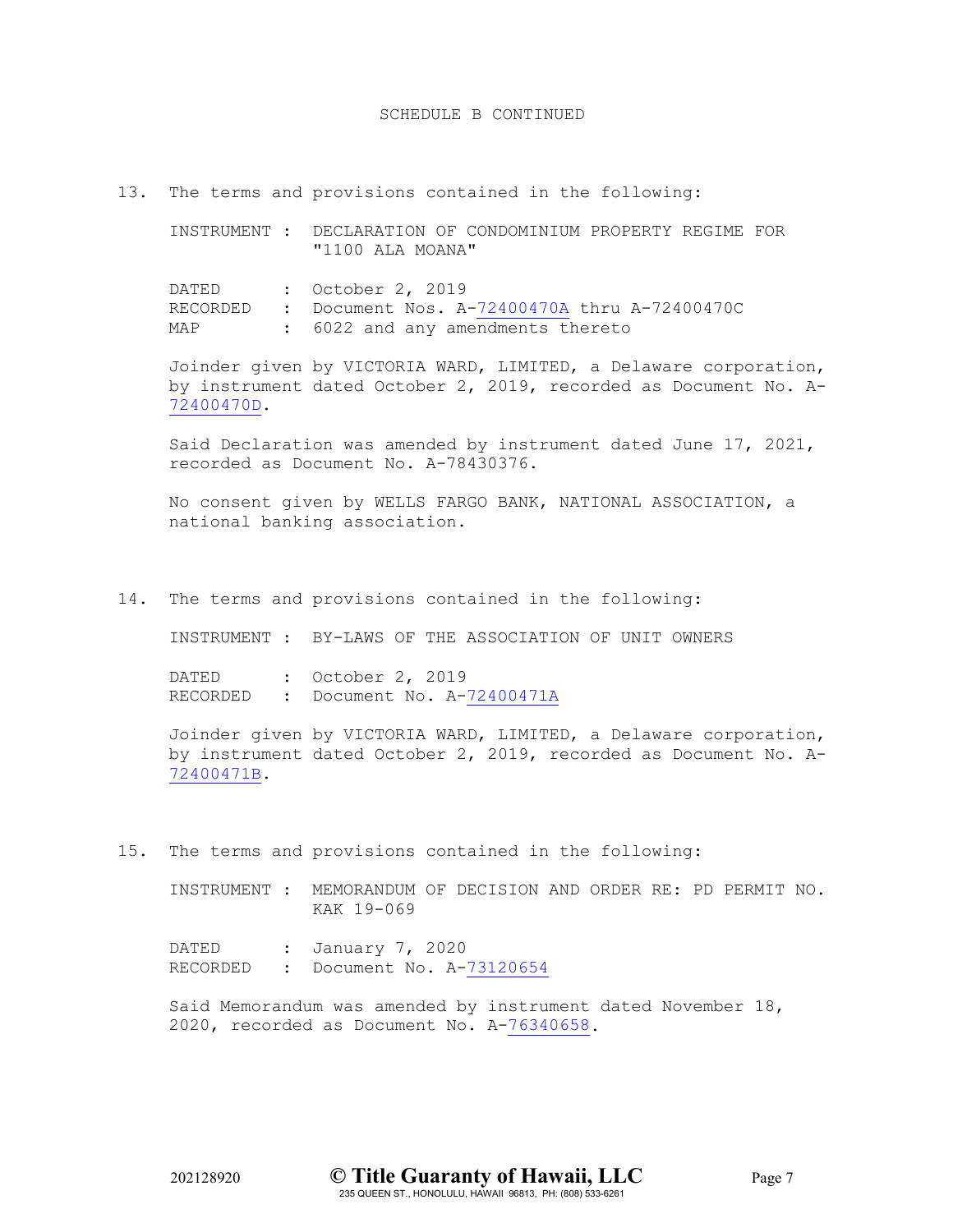- 16. ROAD WIDENING SETBACK (8 feet wide) along Ala Moana Boulevard, referenced on Subdivision Map prepared by Rico D. Erolin, Licensed Professional Land Surveyor with Controlpoint Surveying, Inc., dated September 15, 2020, approved by the Department of Planning and Permitting, City and County of Honolulu, on October 16, 2020, DPP File No. 2020/SUB-92.
- 17. The terms and provisions contained in the following:

INSTRUMENT : DEED WITH RESERVATION OF EASEMENTS AND OTHER RIGHTS

DATED : December 11, 2020 RECORDED : Document No. A[-76550300A](https://docservice.tghawaii.com/EDIVH/68575f5839435a4478306b484b63387072656a776e6732/537179594665587830663831/4c51584c32364a35515973526d434a5835515a5a624d5f37734241524b58474730/) thru A-76550300C

The foregoing includes, but is not limited to, matters relating to (i) reservations in favor of VICTORIA WARD, LIMITED, a Delaware corporation, its successors and assigns, of all rights and easements granted or reserved to said VICTORIA WARD, LIMITED under the Coordinated Development Instruments more particularly defined therein and also listed in Exhibit "B" attached thereto, and (ii) reservations in favor of said VICTORIA WARD, LIMITED, its successors and assigns, of the Development Related Rights more particularly defined therein.

- 18. Designation of Easement "D-1A" for drain purposes as referenced on Subdivision Map prepared by Rico D. Erolin, Licensed Professional Land Surveyor with Controlpoint Surveying, Inc., dated January 4, 2021, approved by the Department of Planning and Permitting, City and County of Honolulu, on January 8, 2021, DPP File No. 2020/SUB-232.
- 19. The terms and provisions contained in the following:

INSTRUMENT : GRANT OF ACCESS EASEMENT AND RIGHT OF ENTRY FOR CONSTRUCTION

DATED : March 12, 2021 RECORDED : Document No. A[-77480189](https://docservice.tghawaii.com/EDIVH/50706d376f6b50456e492d6264757767446b714b394132/537179594665587830663831/4c51584c32364a35515973526d434a5835515a5a624d5f37734241524b58474730/)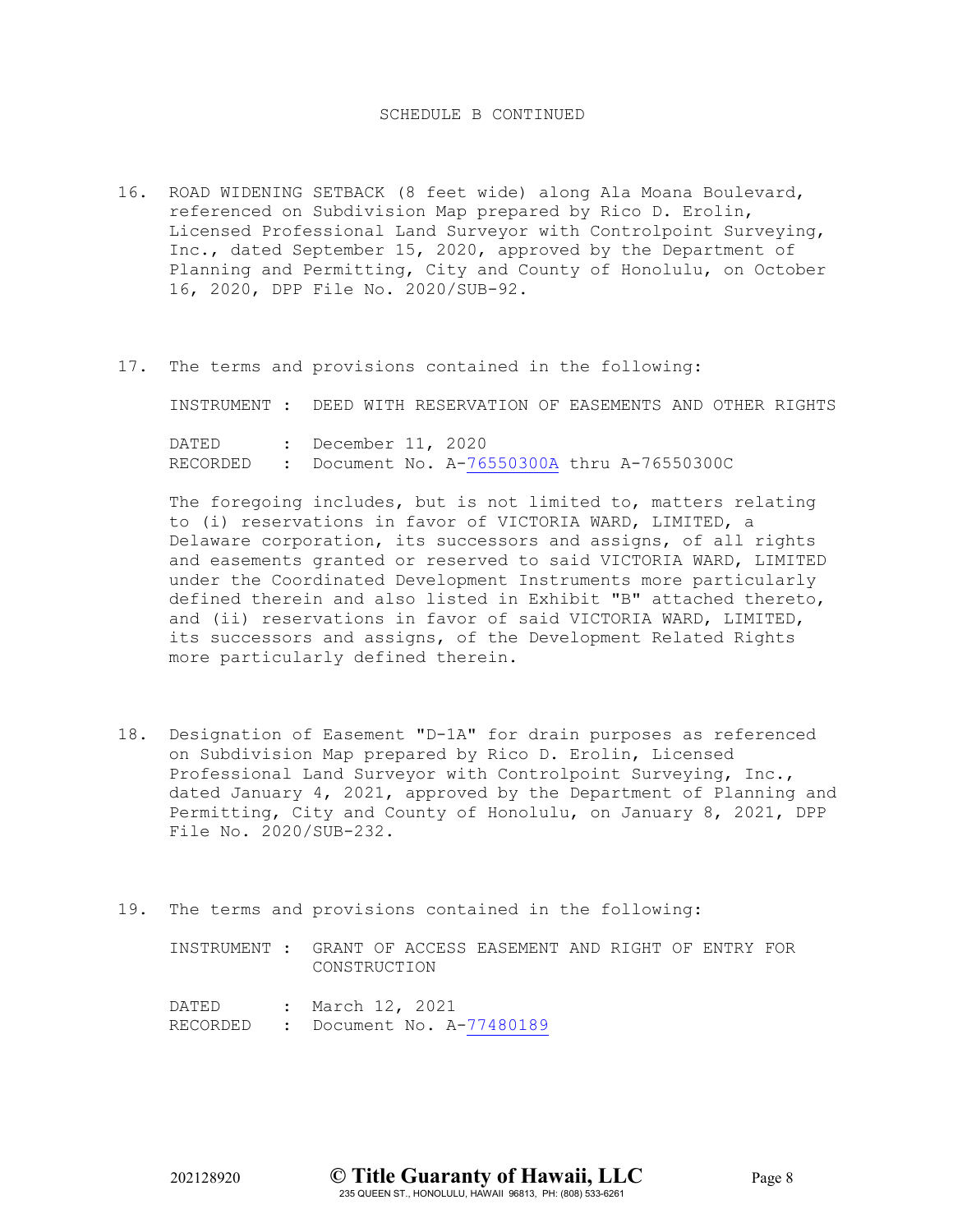- 20. MORTGAGE, ASSIGNMENT OF RENTS AND LEASES, COLLATERAL ASSIGNMENT OF PROPERTY AGREEMENTS, SECURITY AGREEMENT AND FIXTURE FILING
	- MORTGAGOR : VICTORIA PLACE, LLC, a Delaware limited liability company
	- MORTGAGEE : BREF V TRS LLC, as administrative agent for the lenders from time to time party to the Loan Agreement together with their successors and assigns

DATED : March 12, 2021 RECORDED : Document No. A[-77480190](https://docservice.tghawaii.com/EDIVH/5a6964464b303879634f4f456264734759687136377732/537179594665587830663831/4c51584c32364a35515973526d434a5835515a5a624d5f37734241524b58474730/) AMOUNT : \$285,000,000.00

- 21. ABSOLUTE ASSIGNMENT OF MORTGAGE, ASSIGNMENT OF RENTS AND LEASES, COLLATERAL ASSIGNMENT OF PROPERTY AGREEMENTS, SECURITY AGREEMENT AND FIXTURE FILING
	- ASSIGNOR : BREF V TRS LLC, a Delaware limited liability company, as administrative agent for the lenders from time to time party to that certain Loan Agreement dated March 12, 2021, together with their successors and assigns
	- ASSIGNEE : WELLS FARGO BANK, NATIONAL ASSOCIATION, a national banking association, as administrative agent for the lenders from time to time party to the Loan Agreement dated March 12, 2021

DATED : March 12, 2021 RECORDED : Document No. A[-77530262](https://docservice.tghawaii.com/EDIVH/6a3561494a4e664964574c744d6f3251304f55394d7732/537179594665587830663831/4c51584c32364a35515973526d434a5835515a5a624d5f37734241524b58474730/)

22. GRANT OF EASEMENT in favor of SPECTRUM OCEANIC, LLC, a Delaware limited liability company, dated effective as of March 15, 2021, recorded as Document No. A[-78350785;](https://docservice.tghawaii.com/EDIVH/4d53353049524a706b626a4c7672363270786a306a4132/537179594665587830663831/4c51584c32364a35515973526d434a5835515a5a624d5f37734241524b58474730/) re: an irrevocable, nonexclusive easement for utility purposes, across, under, over, within and through the premises, being more particularly described in Attachment 1 attached therein.

Joinder given by ASSOCIATION OF UNIT OWNERS OF 1100 ALA MOANA, a Hawaii nonprofit corporation.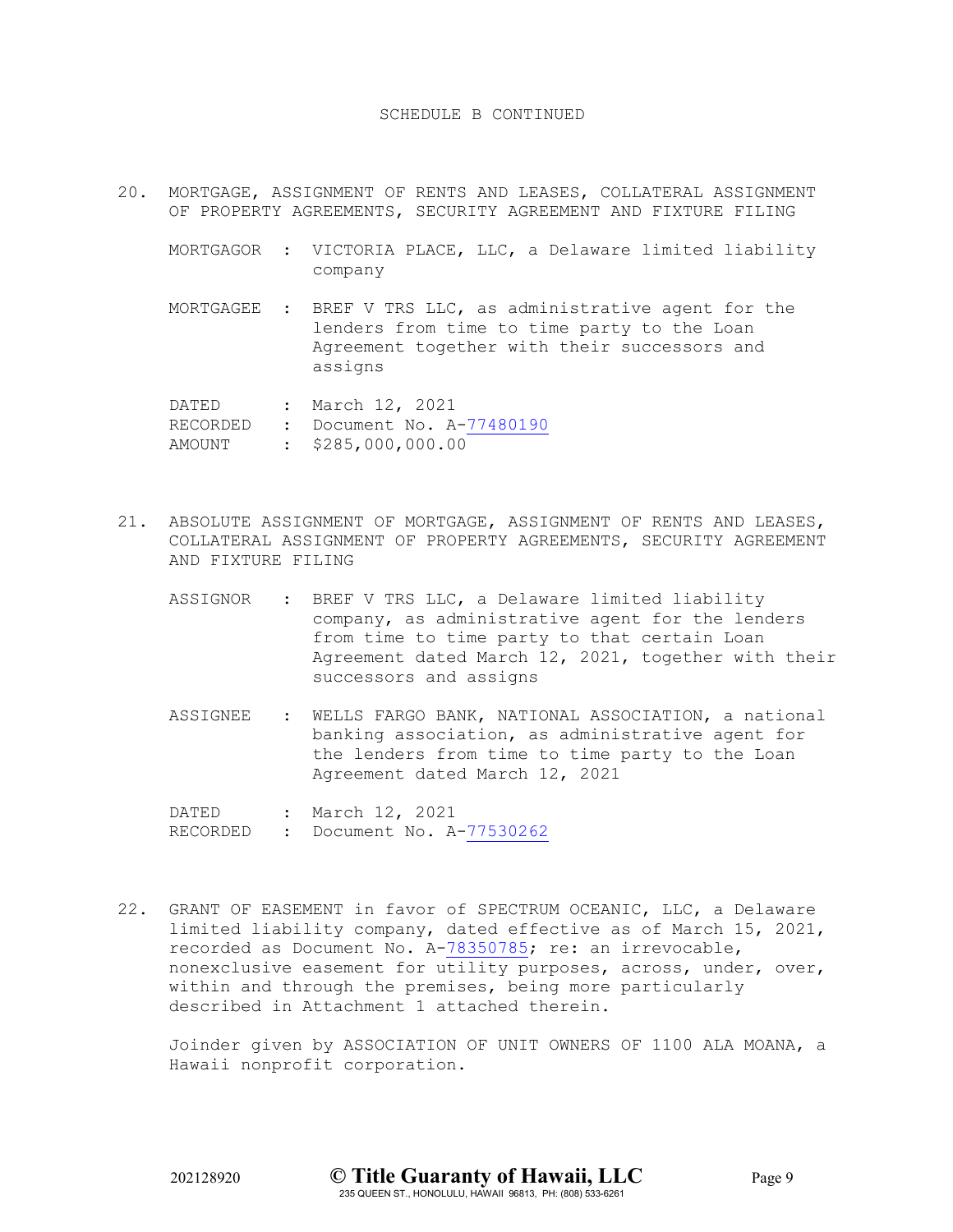- 23. Encroachments or any other matters which a correct survey would disclose.
- 24. Any lien (or claim of lien) for services, labor or material arising from an improvement or work related to the land described in Schedule C herein.

# **END OF SCHEDULE B**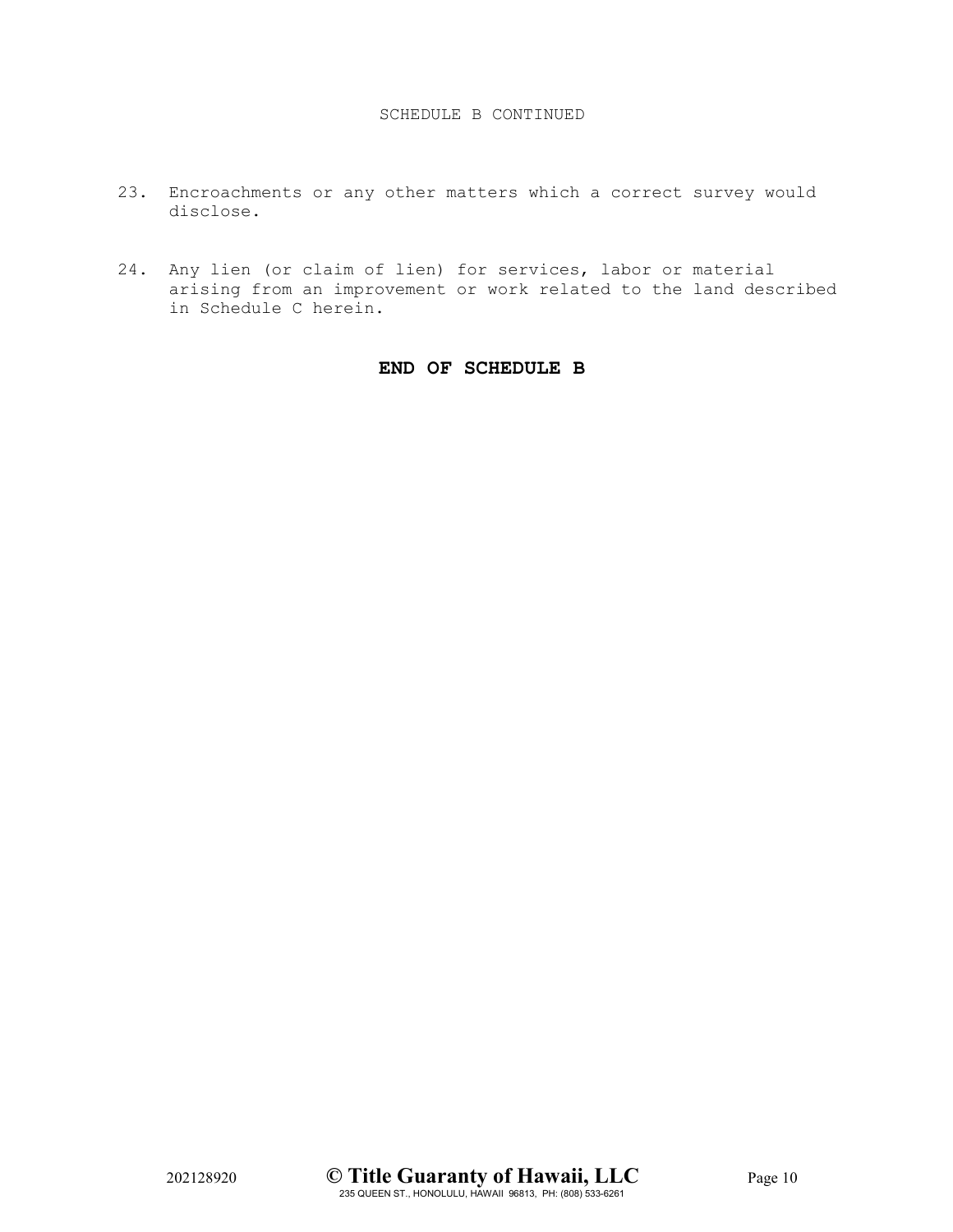# **SCHEDULE C**

-FIRST:-

Unit Nos. described in Exhibit "A" attached hereto of the Condominium Project known as "1100 ALA MOANA" as established by Declaration of Condominium Property Regime dated October 2, 2019, recorded in the Bureau of Conveyances of the State of Hawaii as Document Nos. A[-72400470A](https://docservice.tghawaii.com/EDIVH/64656254322d4c4d49642d36626f586a754e3266794132/537179594665587830663831/4c51584c32364a35515973526d434a5835515a5a624d5f37734241524b58474730/) thru A-72400470C, as amended, and as shown on Condominium Map No. 6022 recorded in said Bureau, and any amendments thereto.

TOGETHER WITH those easements appurtenant to the Unit as set forth in the Declaration, which may include the following:

- (A) Exclusive easements in the Limited Common Elements of the Project which are described in the Declaration as being appurtenant to the Unit.
- (B) Nonexclusive easements in the Common Elements, including the Limited Common Elements, designed for such purposes as ingress to, egress from, utility services for, and support, maintenance, and repair of the Unit; in the other Common Elements for use according to their respective purposes, subject always to the exclusive use of the Limited Common Elements as provided in the Declaration; and in the other Units in the building in which the Unit is located for support; subject to the provisions of Section 514B-38 of the Act.
- (C) If any part of the Common Elements now or hereafter encroaches upon any Unit or Limited Common Element, or if any Unit encroaches upon the Common Elements or upon any other Unit, a valid easement for such encroachment and the maintenance thereof, so long as it continues, shall exist. In the event that a Unit shall be partially or totally destroyed and then rebuilt, or in the event of any shifting, settlement, or movement of any part of the Project, encroachments of any part of the Common Elements, Units or Limited Common Elements due to such construction, shifting, settlement, or movement shall be permitted, and valid easements for such encroachments and the maintenance thereof shall exist for so long as such encroachment continues.

EXCEPTING AND RESERVING AND SUBJECT TO all easements as provided in the Declaration.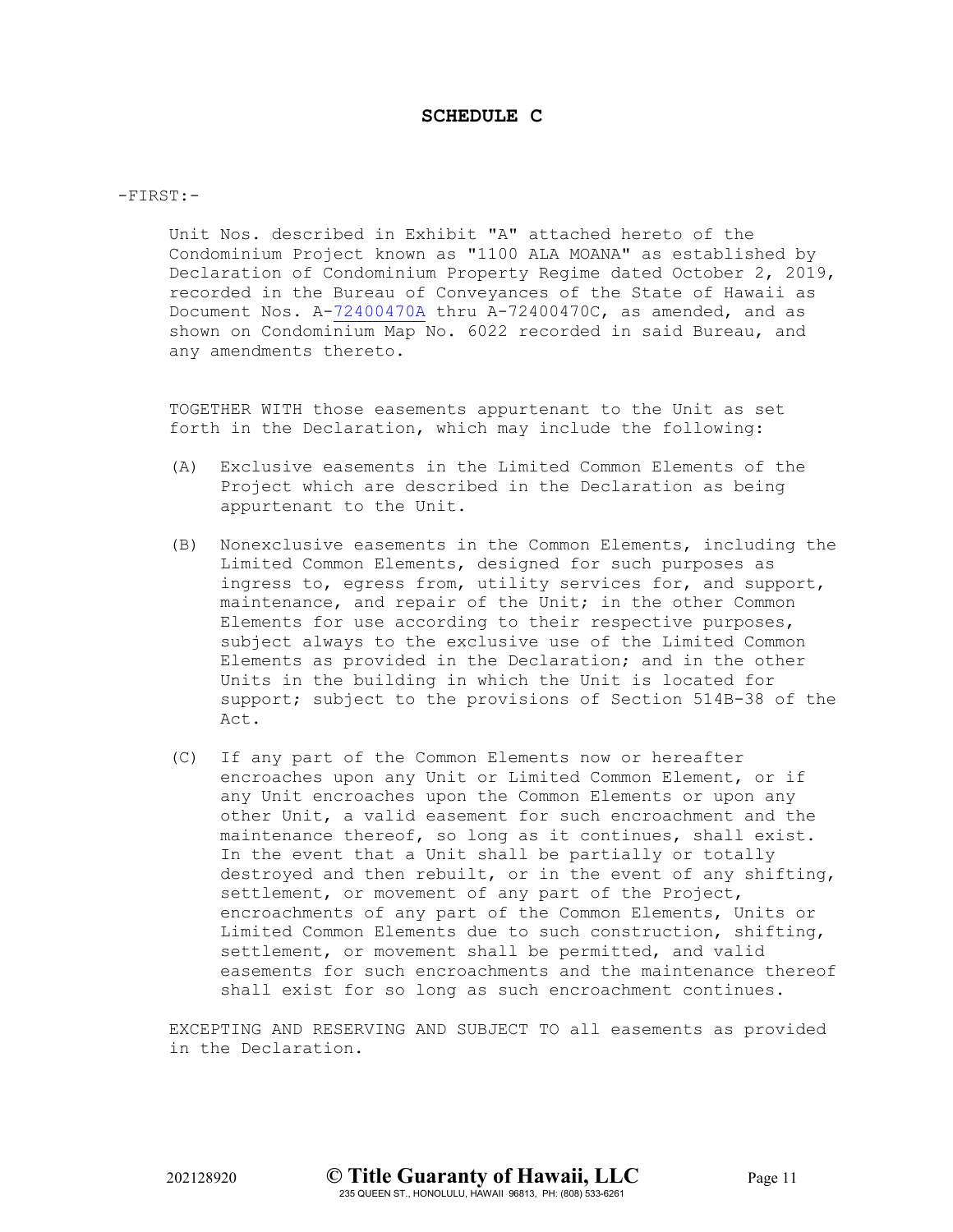### $-SECOND:-$

An undivided interest appurtenant to each Unit as set forth in Exhibit "A" attached hereto in all Common Elements of the Project, as established by the Declaration, including the land described in the Declaration, or such other interest as hereafter established for the Unit by any amendment of the Declaration, as tenant in common with the holders of other undivided interests in and to said Common Elements.

The land upon which said Condominium Project "1100 ALA MOANA" is located is described as follows:

All of that certain parcel of land (being a portion of Lot 39, Block 1 of Land Court Consolidation No. 53 of Victoria Ward, Limited, having been deregistered and recorded in the Bureau of Conveyances of the State of Hawaii as Document No. A[-46240638\)](https://docservice.tghawaii.com/EDIVH/2d356a3176766b7a6a646c547454557836724c47545132/537179594665587830663831/4c51584c32364a35515973526d434a5835515a5a624d5f37734241524b58474730/) situate at Kaakaukukui, Kewalo and Kukuluaeo, Honolulu, City and County of Honolulu, State of Hawaii, being LOT 39-G, as referenced on Subdivision Map approved by the Department of Planning and Permitting, City and County of Honolulu, on October 16, 2020, DPP File No. 2020/SUB-92, same being a portion of consolidation of Lots 39-A, 39-B, 39-C and 39-D of File No. 2014/SUB-79, thus bounded and described as per survey dated October 22, 2020:

Beginning at the north corner of this parcel, also being the east corner of Lot 39-F, as shown on DPP File No. 2020/SUB-92, and the south side of Auahi Street, the coordinates of said point of beginning referred to Government Survey Triangulation Station "PUNCHBOWL" being 6,329.92 feet south and 2,095.20 feet west, and running by azimuths measured clockwise from true South:

| $1. 302^{\circ} 55'$ | 420.17 | feet along the south side of Auahi<br>Street;                                                                                                                                                |
|----------------------|--------|----------------------------------------------------------------------------------------------------------------------------------------------------------------------------------------------|
| $2.32^{\circ} 55'$   | 250.00 | feet along Lot 32, Map 2, of Land<br>Court Consolidation 53, being portion<br>of R.P. 1944 to E. W. Clark on L.C.<br>Aw. 387 to the American Board of<br>Commissioners for Foreign Missions; |

202128920 **© Title Guaranty of Hawaii, LLC** Page 12 235 QUEEN ST., HONOLULU, HAWAII 96813, PH: (808) 533-6261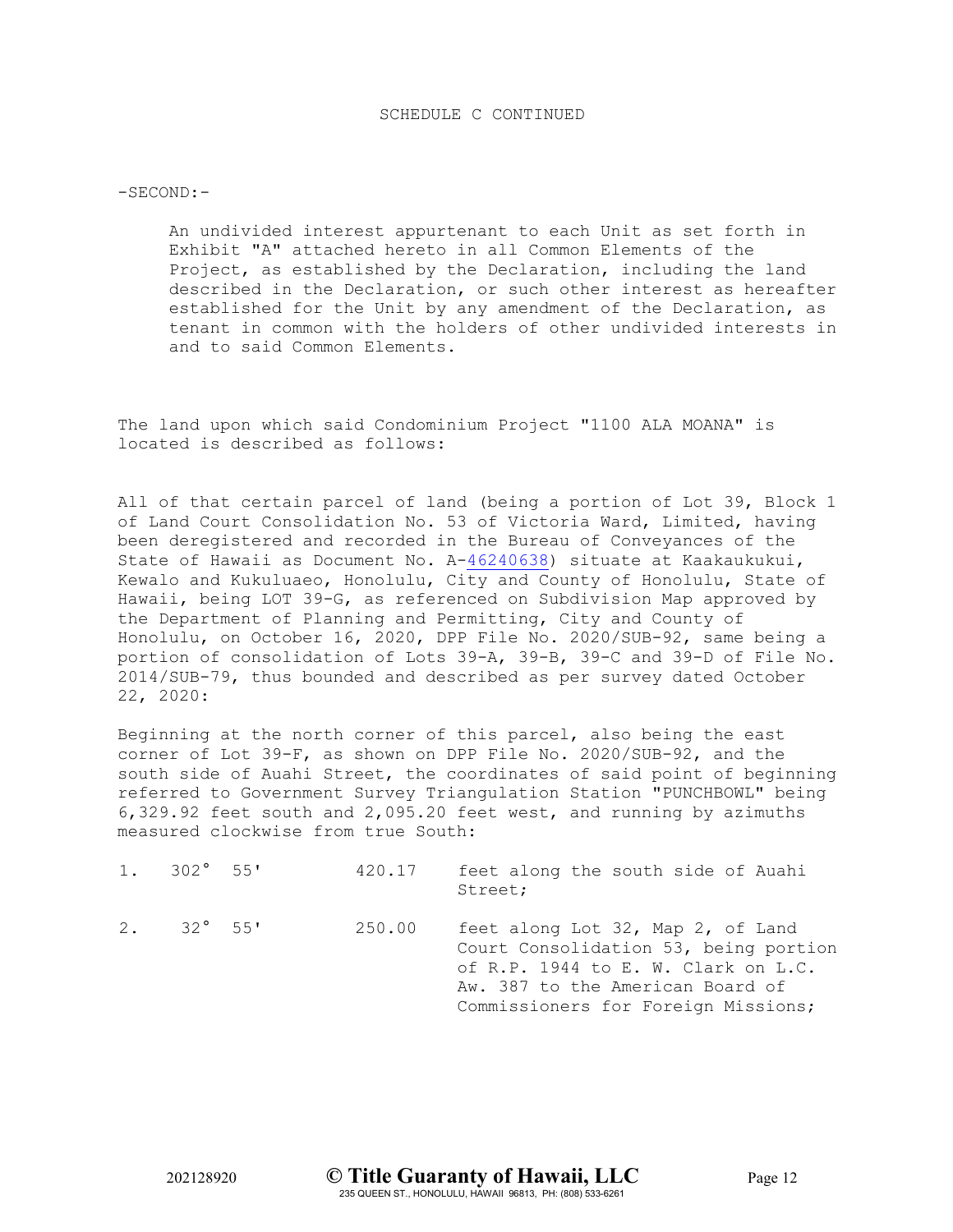- 3. 122° 55' 318.05 feet along the north side of Ala Moana Boulevard;
- 4. 212° 55' 14.70 feet along Lot 39-F as shown on DPP File No. 2020/SUB-92, being portion of R.P. 1944 to E. W. Clark on L.C. Aw. 387 to the American Board of Commissioners for Foreign Missions;
- 5. Thence, along same, on a curve to the right with a radius of 50.00 feet, the chord azimuth and distance being:

148° 38' 38" 43.41 feet;

6. Thence, along same, on a curve to the left with a radius of 27.00 feet, the chord azimuth and distance being:

131° 18' 32" 36.87 feet;

- 7. 212° 55' 29.28 feet along same;
- 8. 122° 55' 26.52 feet along same;
- 9. 212° 55' 181.79 feet along the same, to the point of beginning and containing an area of 100,927 square feet, more or less.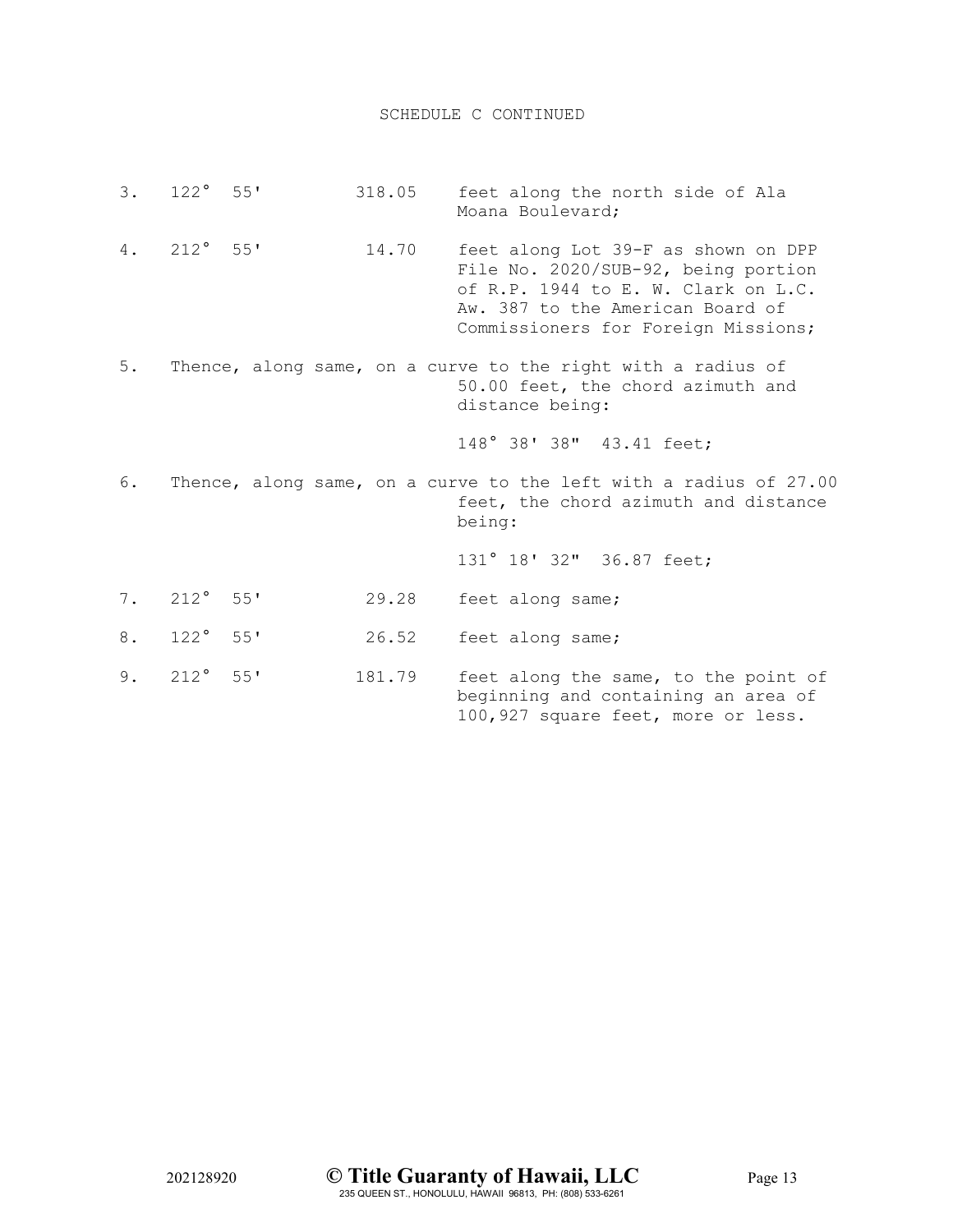Together with (i) a non-exclusive right and easement on, over, and across the land of the 1118 Ala Moana condominium project ("1118 Project"), including the Emergency Pedestrian Easement Area, being more particularly described in Exhibit "A" attached thereto, for construction and maintenance purposes, and for non-exclusive use of said Emergency Pedestrian Easement Area as an emergency egress path for pedestrians to access Ala Moana Boulevard from the 1100 Ala Moana condominium project ("1100 Project"); (ii) a non-exclusive easement on, over and across the land of the 1118 Project, including the Loading Access Easement Area, being more particularly described in Exhibit "B" attached thereto, for non-exclusive use of said area by vehicles for ingress, egress, loading, unloading, and turnaround purposes, being more particularly described in that GRANT OF EASEMENTS, dated May 24, 2016, recorded as Document No. A[-59910926,](https://docservice.tghawaii.com/EDIVH/552d684c4777393864745930735a6b49584f58476c4132/537179594665587830663831/4c51584c32364a35515973526d434a5835515a5a624d5f37734241524b58474730/) as amended by that certain AMENDMENT TO GRANT OF EASEMENT dated June 11, 2021, recorded as Document No. A[-78380178;](https://docservice.tghawaii.com/EDIVH/76635570455f62725669504e505851414f4f73396c6732/537179594665587830663831/4c51584c32364a35515973526d434a5835515a5a624d5f37734241524b58474730/) re: the right to create an access opening in the wall between 1100 Project and 1118 Project in order to construct an access way, being more particularly described in Exhibit A attached thereto; subject to the terms and provisions contained therein.

Said above described parcel of land having been acquired as follows:

- 1. By 1100 ALA MOANA, LLC, a Delaware limited liability company, by DEED WITH RESERVATION OF EASEMENTS AND OTHER RIGHTS of VICTORIA WARD LIMITED, a Delaware corporation, dated May 14, 2015, recorded as Document No. A[-56120597.](https://docservice.tghawaii.com/EDIVH/4631783062744a65427839647a57302d51393530434132/537179594665587830663831/4c51584c32364a35515973526d434a5835515a5a624d5f37734241524b58474730/)
- 2. By VICTORIA PLACE, LLC, a Delaware limited liability company, by DEED WITH RESERVATION OF EASEMENTS AND OTHER RIGHTS of VICTORIA WARD, LIMITED, a Delaware corporation, dated December 11, 2020, recorded as Document No. A[-76550300A](https://docservice.tghawaii.com/EDIVH/68575f5839435a4478306b484b63387072656a776e6732/537179594665587830663831/4c51584c32364a35515973526d434a5835515a5a624d5f37734241524b58474730/) thru A-76550300C.

Together also with an access easement for ingress and egress over, across, under and through the Victoria Ward Park Makai Tract, together with a right of entry thereon for the purpose of developing, constructing and installing all improvements necessary to complete the Makai Park, as granted by GRANT OF ACCESS EASEMENT AND RIGHT OF ENTRY FOR CONSTRUCTION dated March 12, 2021, recorded as Document No. A-[77480189,](https://docservice.tghawaii.com/EDIVH/50706d376f6b50456e492d6264757767446b714b394132/537179594665587830663831/4c51584c32364a35515973526d434a5835515a5a624d5f37734241524b58474730/) more particularly described therein and subject to the terms and provisions contained therein.

# **END OF SCHEDULE C**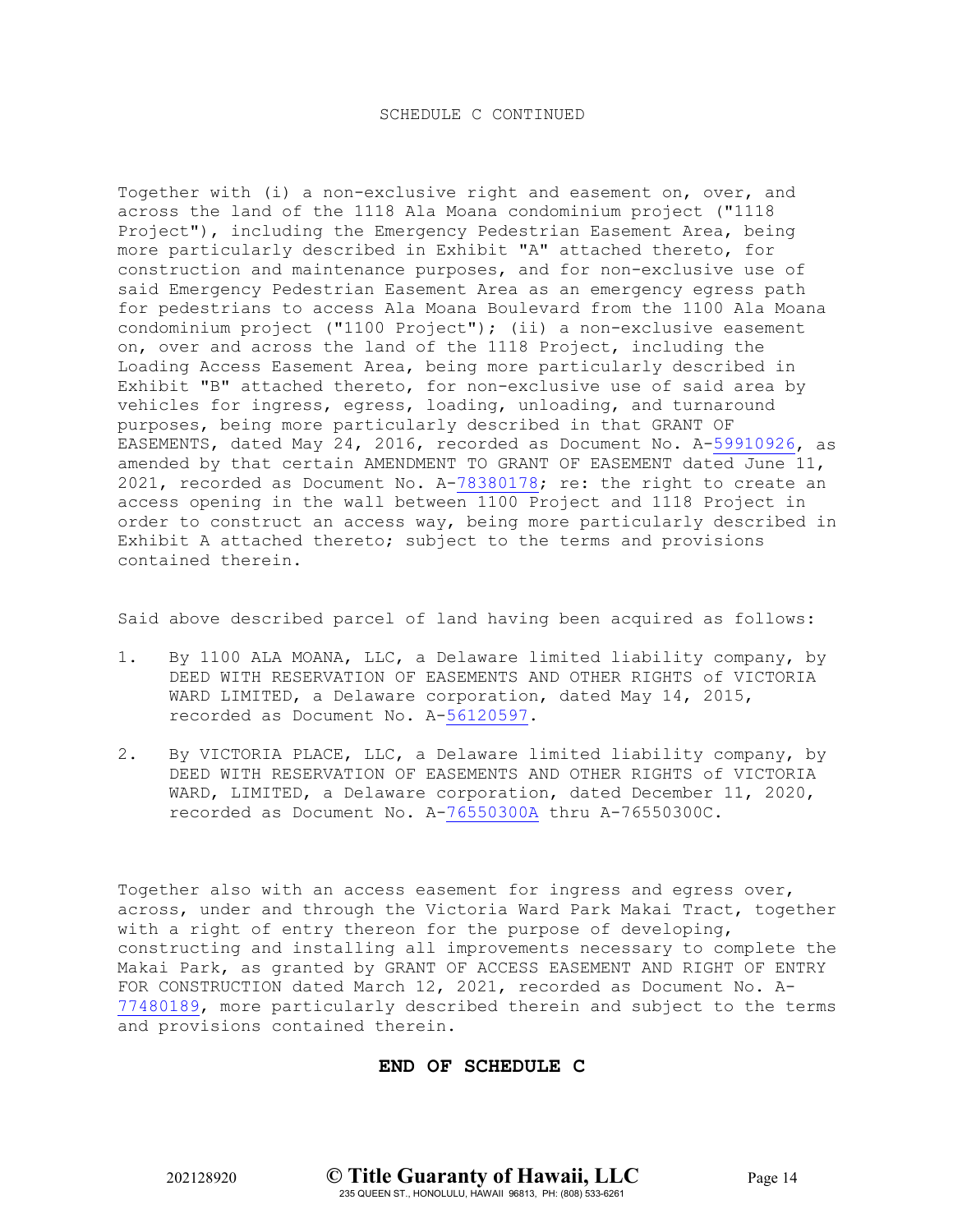# **GENERAL NOTES**

- 1. There is hereby omitted from any covenants, conditions and reservations contained herein any covenant or restriction based on race, color, religion, sex, sexual orientation, familial status, marital status, disability, handicap, national origin, ancestry, or source of income, as set forth in applicable state or federal laws, except to the extent that said covenant or restriction is permitted by applicable law. Lawful restrictions under state or federal law on the age of occupants in senior housing or housing for older persons shall not be construed as restrictions based on familial status.
- 2. AMENDED NOTICE OF PENDENCY OF ACTION

|              | PLAINTIFF : CITY AND COUNTY OF HONOLULU, acting by and through<br>the HONOLULU AUTHORITY FOR RAPID TRANSPORTATION |
|--------------|-------------------------------------------------------------------------------------------------------------------|
|              | DEFENDANT : VICTORIA WARD, LIMITED et al.                                                                         |
| DATED        | : October 5, 2018                                                                                                 |
| FILED        | : Circuit Court of the First Circuit, State of<br>Hawaii, Case No. 18-1-1564-10 on October 5, 2018                |
| <b>FTLED</b> | : Land Court Document No. T-10507183 on October 8,<br>2018                                                        |
| RECORDED     | : Document No. A-68550714 on October 8, 2018                                                                      |
| <b>RE</b>    | : Condemnation of easements for the Honolulu Rail<br>Transit project                                              |

3. The Company has been reliably informed of the name change of 1100 ALA MOANA, LLC to VICTORIA PLACE, LLC, in the State of Delaware on June 19, 2019.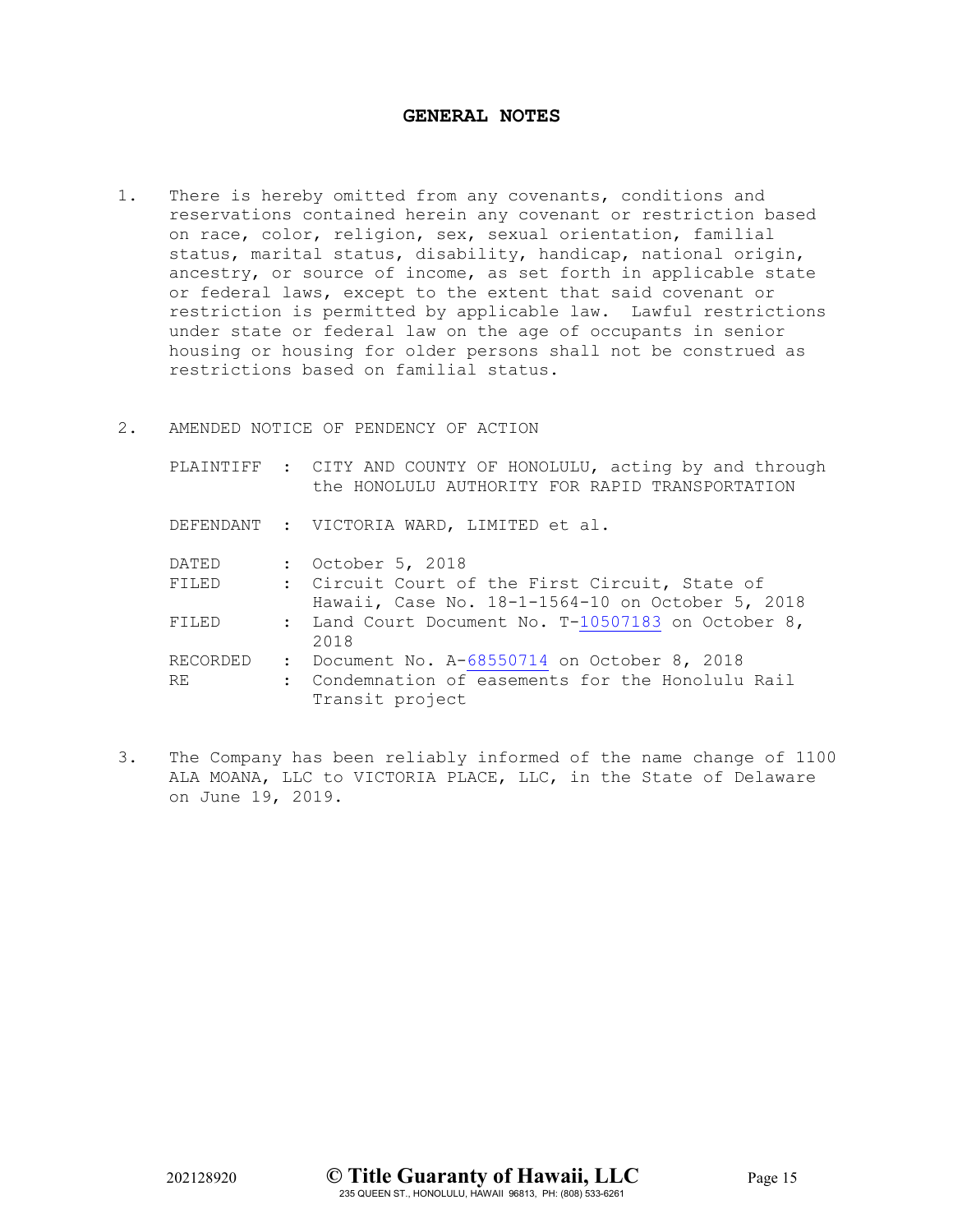### **GUIDELINES FOR THE ISSUANCE OF INSURANCE**

- A. Taxes shown in Schedule B are as of the date such information is available from the taxing authority. Evidence of payment of all taxes and assessments subsequent to such date must be provided prior to recordation.
- B. Evidence of authority regarding the execution of all documents pertaining to the transaction is required prior to recordation. This includes corporate resolutions, copies of partnership agreements, powers of attorney and trust instruments.
- C. If an entity (corporation, partnership, limited liability company, etc.) is not registered in Hawaii, evidence of its formation and existence under the laws where such entity is formed must be presented prior to recordation.
- D. If the transaction involves a construction loan, the following is required:
	- (1) a letter confirming that there is no construction prior to recordation; or
	- (2) if there is such construction, appropriate indemnity agreements, financial statements and other relevant information from the owner, developer, general contractor and major sub-contractors must be submitted to the Company for approval at least one week prior to the anticipated date of recordation.

Forms are available upon request from the Company.

- E. Chapter 669, Hawaii Revised Statutes, sets forth acceptable tolerances for discrepancies in structures or improvements relative to private property boundaries for various classes of real property. If your survey map shows a position discrepancy that falls within the tolerances of Chapter 669, call your title officer as affirmative coverage may be available to insured lenders.
- F. The right is reserved to make additional exceptions and/or requirements upon examination of all documents submitted in connection with this transaction.
- G. If a policy of title insurance is issued, it will exclude from coverage all matters set forth in Schedule B of this report and in the printed Exclusions from Coverage contained in an ALTA policy or in the Hawaii Standard Owner's Policy, as applicable. Different forms may have different exclusions and should be reviewed. Copies of the policy forms are available upon request from the Company or on our website at www.tghawaii.com.
- H. Please be aware that due to the conflict between federal and state laws concerning the cultivation, distribution, manufacture or sale of marijuana, the Company is not able to close or insure any transaction involving Land that is associated with these activities.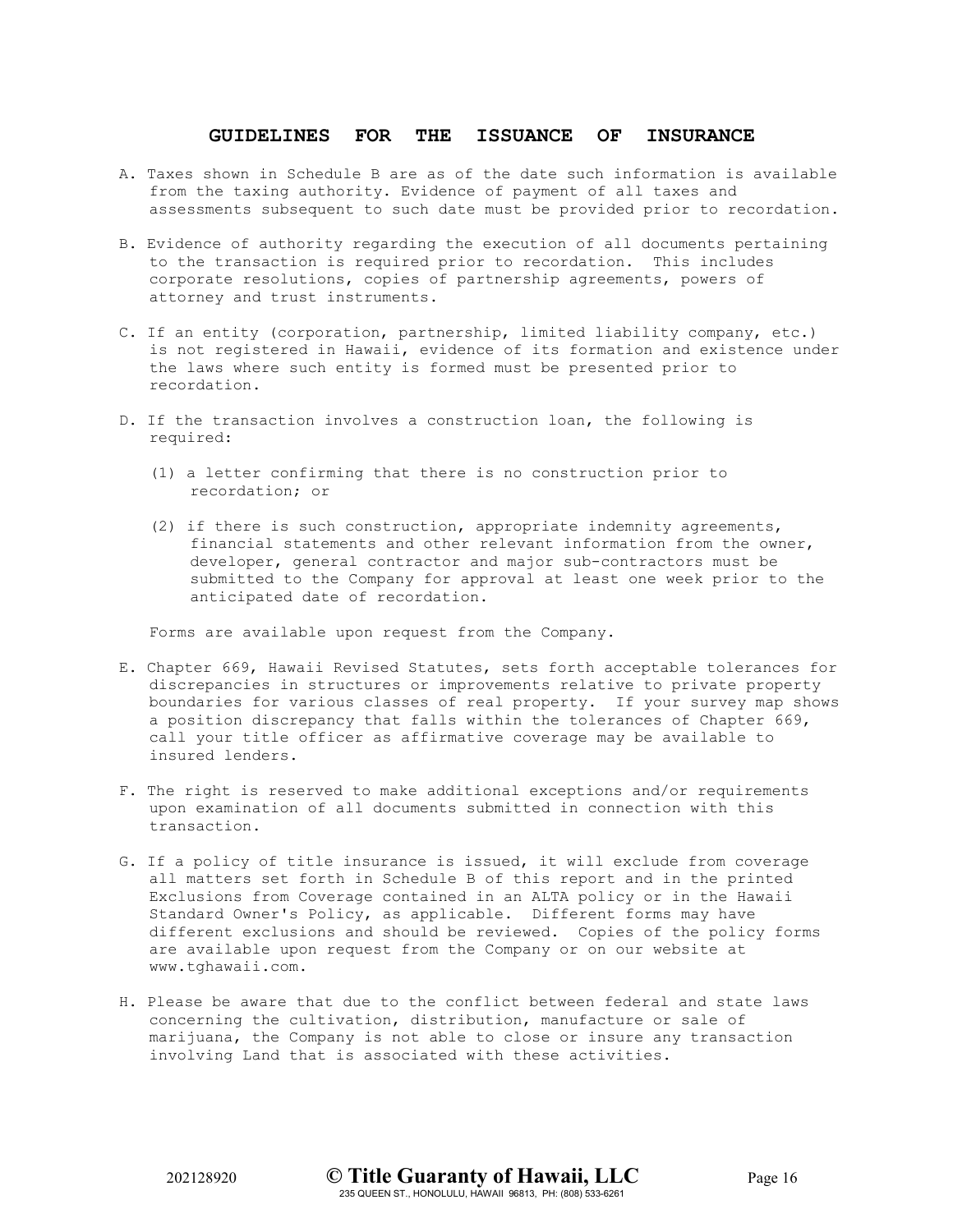# **EXHIBIT "A"**

|          |               | TMK:                         |
|----------|---------------|------------------------------|
|          | Common        | $2 - 3 - 001 - 132$ ,<br>(1) |
| Unit No. | Interest<br>୫ | CPR No.                      |
| 600      | 0.454%        | 0001                         |
| 601      | 0.431%        | 0002                         |
| 602      | 0.317%        | 0003                         |
| 603      | 0.271%        | 0004                         |
| 605      | 0.184%        | 0005                         |
| 606      | 0.219%        | 0006                         |
| 607      | 0.196%        | 0007                         |
| 608      | 0.232%        | 0008                         |
| 609      | 0.307%        | 0009                         |
| 610      | 0.285%        | 0010                         |
| 700      | 0.454%        | 0011                         |
| 701      | 0.431%        | 0012                         |
| 702      | 0.317%        | 0013                         |
| 703      | 0.271%        | 0014                         |
| 705      | 0.184%        | 0015                         |
| 706      | 0.219%        | 0016                         |
| 707      | 0.196%        | 0017                         |
| 708      | 0.232%        | 0018                         |
| 709      | 0.267%        | 0019                         |
| 710      | 0.285%        | 0020                         |
| 800      | 0.454%        | 0021                         |
| 801      | 0.431%        | 0022                         |
| 802      | 0.317%        | 0023                         |
| 803      | 0.271%        | 0024                         |
| 805      | 0.184%        | 0025                         |
| 806      | 0.219%        | 0026                         |
| 807      | 0.196%        | 0027                         |
| 808      | 0.232%        | 0028                         |
| 809      | 0.267%        | 0029                         |
| 810      | 0.285%        | 0030                         |
| 900      | 0.454%        | 0031                         |
| 901      | 0.431%        | 0032                         |
| 902      | 0.317%        | 0033                         |
| 903      | 0.271%        | 0034                         |
| 905      | 0.184%        | 0035                         |
| 906      | 0.219%        | 0036                         |
| 907      | 0.196%        | 0037                         |
| 908      | 0.232%        | 0038                         |
| 909      | 0.267%        | 0039                         |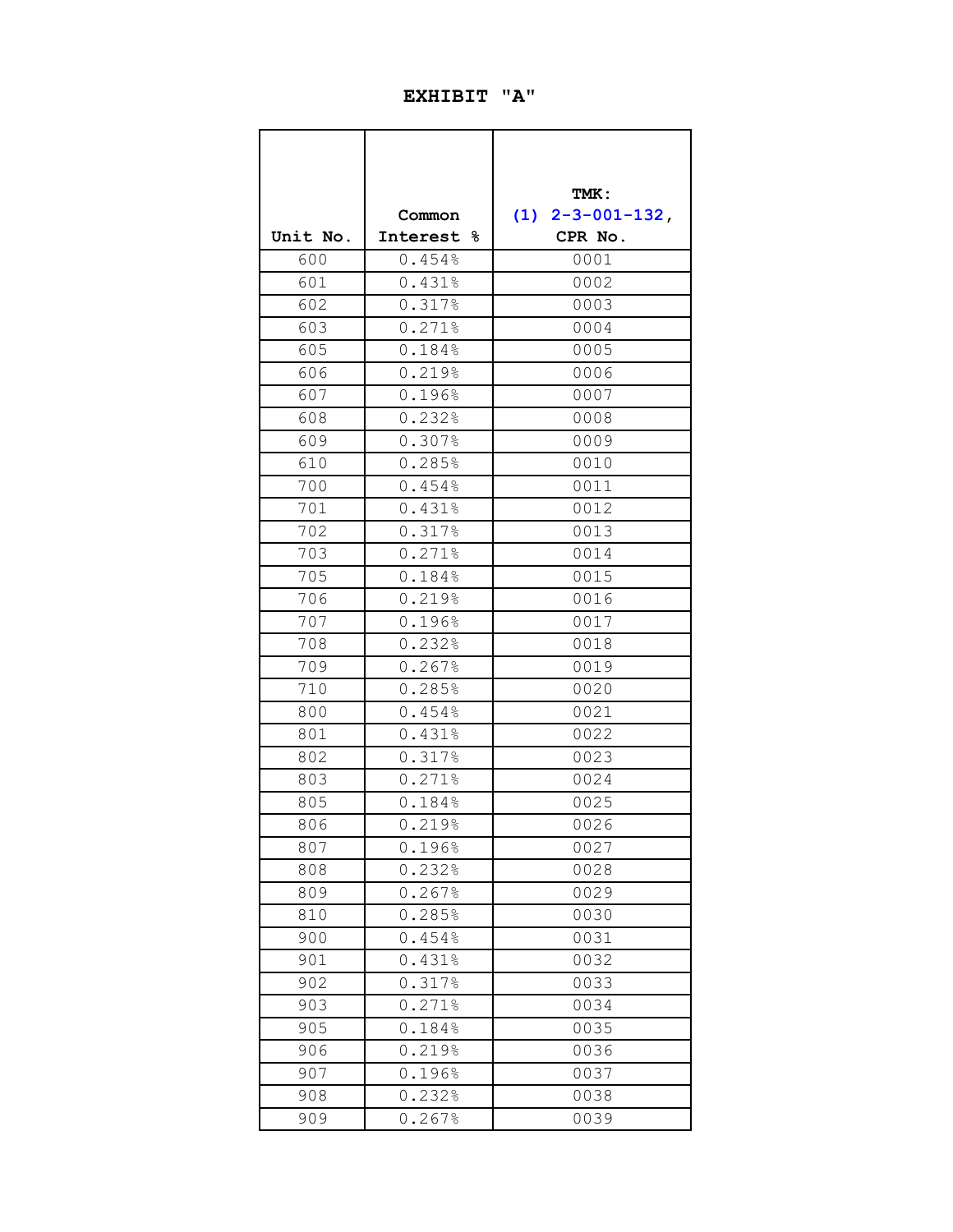|          |            | TMK:               |  |
|----------|------------|--------------------|--|
|          | Common     | $(1)$ 2-3-001-132, |  |
| Unit No. | Interest % | CPR No.            |  |
| 910      | 0.285%     | 0040               |  |
| 1000     | 0.454%     | 0041               |  |
| 1001     | 0.431%     | 0042               |  |
| 1002     | 0.317%     | 0043               |  |
| 1003     | 0.271%     | 0044               |  |
| 1005     | 0.184%     | 0045               |  |
| 1006     | 0.219%     | 0046               |  |
| 1007     | 0.196%     | 0047               |  |
| 1008     | 0.232%     | 0048               |  |
| 1009     | 0.267%     | 0049               |  |
| 1010     | 0.285%     | 0050               |  |
| 1100     | 0.454%     | 0051               |  |
| 1101     | 0.431%     | 0052               |  |
| 1102     | 0.317%     | 0053               |  |
| 1103     | 0.271%     | 0054               |  |
| 1105     | 0.184%     | 0055               |  |
| 1106     | 0.219%     | 0056               |  |
| 1107     | 0.196%     | 0057               |  |
| 1108     | 0.232%     | 0058               |  |
| 1109     | 0.267%     | 0059               |  |
| 1110     | 0.285%     | 0060               |  |
| 1200     | 0.454%     | 0061               |  |
| 1201     | 0.431%     | 0062               |  |
| 1202     | 0.317%     | 0063               |  |
| 1203     | 0.271%     | 0064               |  |
| 1205     | 0.184%     | 0065               |  |
| 1206     | 0.219%     | 0066               |  |
| 1207     | 0.196%     | 0067               |  |
| 1208     | 0.232%     | 0068               |  |
| 1209     | 0.267%     | 0069               |  |
| 1210     | 0.285%     | 0070               |  |
| 1300     | 0.454%     | 0071               |  |
| 1301     | 0.431%     | 0072               |  |
| 1302     | 0.317%     | 0073               |  |
| 1303     | 0.271%     | 0074               |  |
| 1305     | 0.184%     | 0075               |  |
| 1306     | 0.219%     | 0076               |  |
| 1307     | 0.196%     | 0077               |  |
| 1308     | 0.232%     | 0078               |  |
| 1309     | 0.267%     | 0079               |  |
| 1310     | 0.285%     | 0080               |  |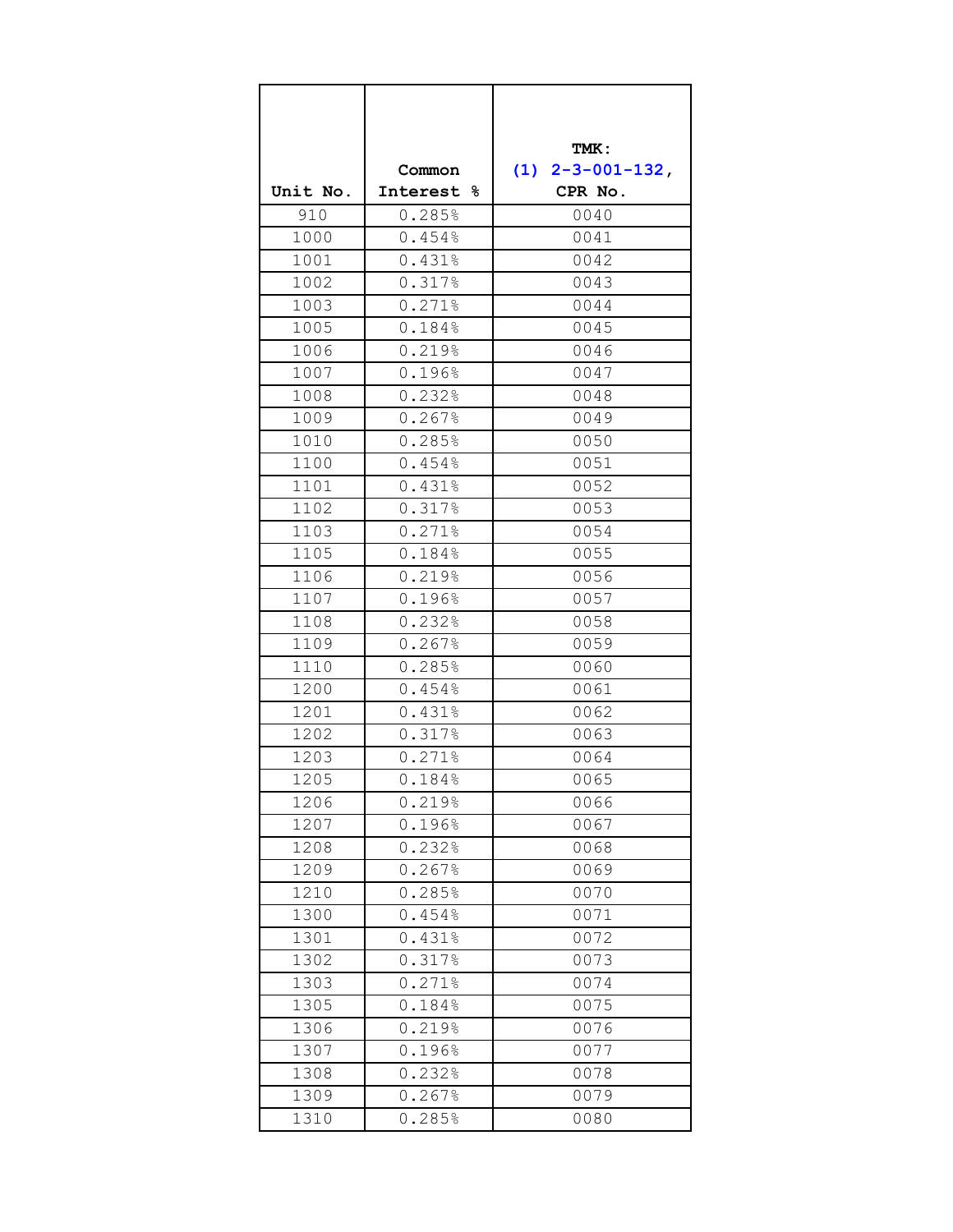|          |                      | TMK:               |  |
|----------|----------------------|--------------------|--|
|          | Common               | $(1)$ 2-3-001-132, |  |
| Unit No. | Interest %           | CPR No.            |  |
| 1400     | 0.454%               | 0081               |  |
| 1401     | 0.431%               | 0082               |  |
| 1402     | 0.317%               | 0083               |  |
| 1403     | 0.271%               | 0084               |  |
| 1405     | 0.184%               | 0085               |  |
| 1406     | 0.219%               | 0086               |  |
| 1407     | 0.196%               | 0087               |  |
| 1408     | 0.232%               | 0088               |  |
| 1409     | 0.267%               | 0089               |  |
| 1410     | 0.285%               | 0090               |  |
| 1500     | 0.454%               | 0091               |  |
| 1501     | 0.431%               | 0092               |  |
| 1502     | 0.317%               | 0093               |  |
| 1503     | 0.271%               | 0094               |  |
| 1505     | 0.184%               | 0095               |  |
| 1506     | 0.219%               | 0096               |  |
| 1507     | 0.196%               | 0097               |  |
| 1508     | 0.232%               | 0098               |  |
| 1509     | 0.267%               | 0099               |  |
| 1510     | 0.285%               | 0100               |  |
| 1600     | 0.454%               | 0101               |  |
| 1601     | 0.431%               | 0102               |  |
| 1602     | 0.317%               | 0103               |  |
| 1603     | 0.271%               | 0104               |  |
| 1605     | 0.184%               | 0105               |  |
| 1606     | 0.219%               | 0106               |  |
| 1607     | 0.196%               | 0107               |  |
| 1608     | $0.232$ <sup>8</sup> | 0108               |  |
| 1609     | 0.267%               | 0109               |  |
| 1610     | 0.285%               | 0110               |  |
| 1700     | 0.454%               | 0111               |  |
| 1701     | 0.431%               | 0112               |  |
| 1702     | 0.317%               | 0113               |  |
| 1703     | 0.271%               | 0114               |  |
| 1705     | 0.184%               | 0115               |  |
| 1706     | 0.219%               | 0116               |  |
| 1707     | 0.196%               | 0117               |  |
| 1708     | 0.232%               | 0118               |  |
| 1709     | 0.267%               | 0119               |  |
| 1710     | 0.285%               | 0120               |  |
| 1800     | 0.454%               | 0121               |  |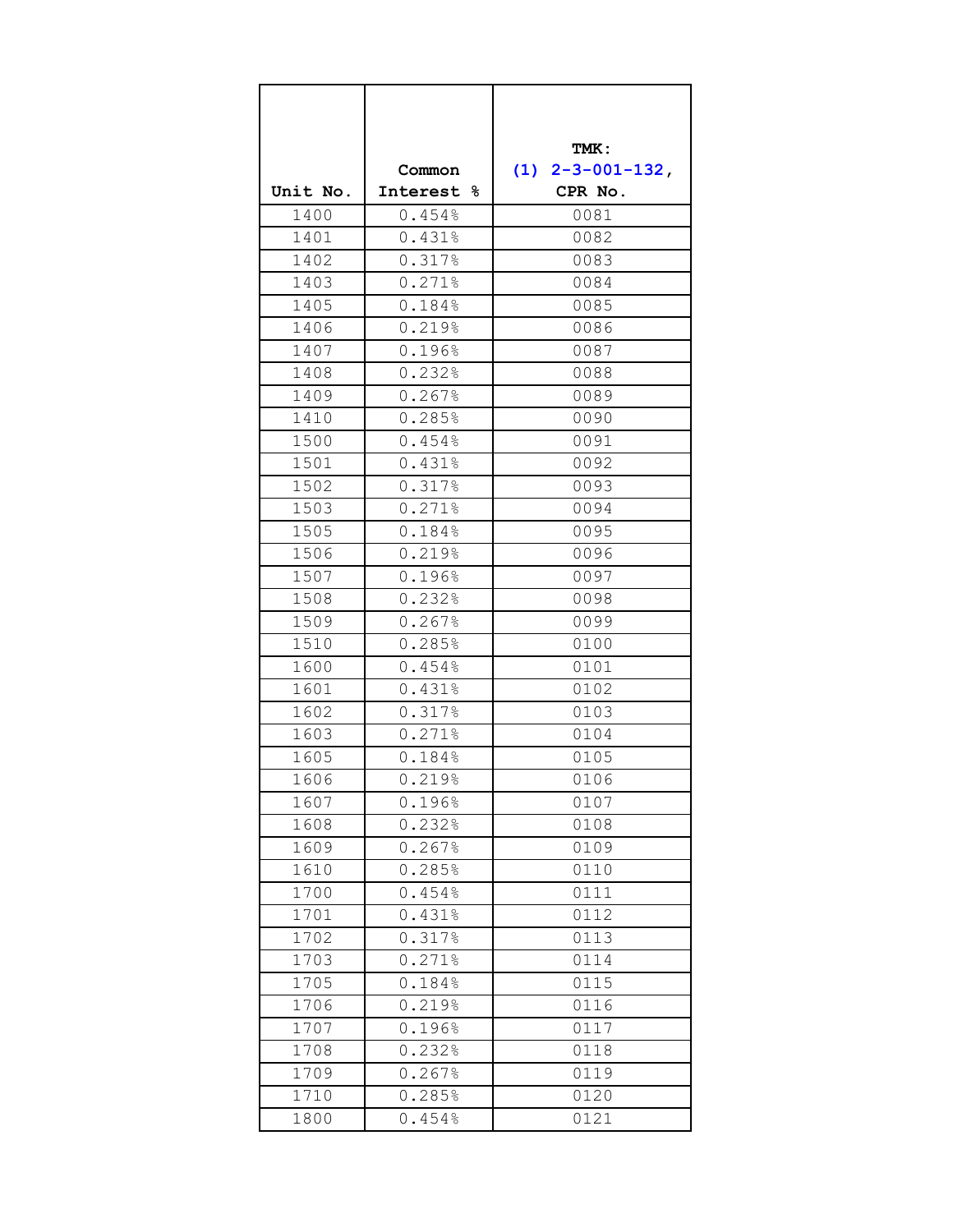|          |            | TMK:               |
|----------|------------|--------------------|
|          | Common     | $(1)$ 2-3-001-132, |
| Unit No. | Interest % | CPR No.            |
| 1801     | 0.431%     | 0122               |
| 1802     | 0.317%     | 0123               |
| 1803     | 0.271%     | 0124               |
| 1805     | 0.184%     | 0125               |
| 1806     | 0.219%     | 0126               |
| 1807     | 0.196%     | 0127               |
| 1808     | 0.232%     | 0128               |
| 1809     | 0.267%     | 0129               |
| 1810     | 0.285%     | 0130               |
| 1900     | 0.454%     | 0131               |
| 1901     | 0.431%     | 0132               |
| 1902     | 0.317%     | 0133               |
| 1903     | 0.271%     | 0134               |
| 1905     | 0.184%     | 0135               |
| 1906     | 0.219%     | 0136               |
| 1907     | 0.196%     | 0137               |
| 1908     | 0.232%     | 0138               |
| 1909     | 0.267%     | 0139               |
| 1910     | 0.285%     | 0140               |
| 2000     | 0.454%     | 0141               |
| 2001     | 0.431%     | 0142               |
| 2002     | 0.317%     | 0143               |
| 2003     | 0.271%     | 0144               |
| 2005     | 0.184%     | 0145               |
| 2006     | 0.219%     | 0146               |
| 2007     | 0.196%     | 0147               |
| 2008     | 0.232%     | 0148               |
| 2009     | 0.267%     | 0149               |
| 2010     | 0.285%     | 0150               |
| 2100     | 0.454%     | 0151               |
| 2101     | 0.431%     | 0152               |
| 2102     | 0.317%     | 0153               |
| 2103     | 0.271%     | 0154               |
| 2105     | 0.184%     | 0155               |
| 2106     | 0.219%     | 0156               |
| 2107     | 0.196%     | 0157               |
| 2108     | 0.232%     | 0158               |
| 2109     | 0.267%     | 0159               |
| 2110     | 0.285%     | 0160               |
| 2200     | 0.454%     | 0161               |
| 2201     | 0.431%     | 0162               |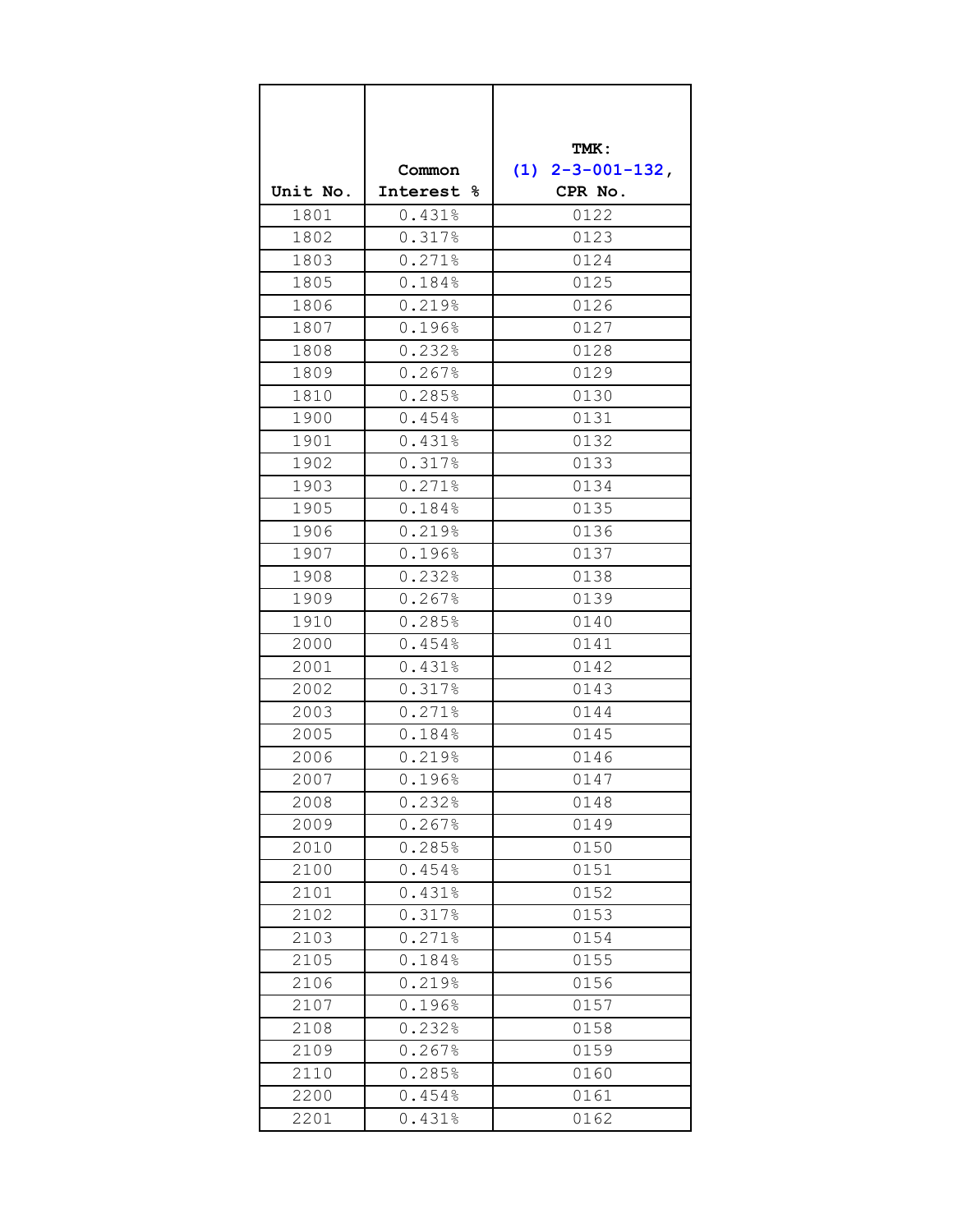|          |            | TMK:               |
|----------|------------|--------------------|
|          | Common     | $(1)$ 2-3-001-132, |
| Unit No. | Interest & | CPR No.            |
| 2202     | 0.317%     | 0163               |
| 2203     | 0.271%     | 0164               |
| 2205     | 0.184%     | 0165               |
| 2206     | 0.219%     | 0166               |
| 2207     | 0.196%     | 0167               |
| 2208     | 0.232%     | 0168               |
| 2209     | 0.267%     | 0169               |
| 2210     | 0.285%     | 0170               |
| 2300     | 0.454%     | 0171               |
| 2301     | 0.431%     | 0172               |
| 2302     | 0.317%     | 0173               |
| 2303     | 0.271%     | 0174               |
| 2305     | 0.184%     | 0175               |
| 2306     | 0.219%     | 0176               |
| 2307     | 0.196%     | 0177               |
| 2308     | 0.232%     | 0178               |
| 2309     | 0.267%     | 0179               |
| 2310     | 0.285%     | 0180               |
| 2400     | 0.454%     | 0181               |
| 2401     | 0.431%     | 0182               |
| 2402     | 0.317%     | 0183               |
| 2403     | 0.271%     | 0184               |
| 2405     | 0.184%     | 0185               |
| 2406     | 0.219%     | 0186               |
| 2407     | 0.196%     | 0187               |
| 2408     | 0.232%     | 0188               |
| 2409     | 0.267%     | 0189               |
| 2410     | 0.285%     | 0190               |
| 2500     | 0.454%     | 0191               |
| 2501     | 0.431%     | 0192               |
| 2502     | 0.317%     | 0193               |
| 2503     | 0.271%     | 0194               |
| 2505     | 0.184%     | 0195               |
| 2506     | 0.219%     | 0196               |
| 2507     | 0.196%     | 0197               |
| 2508     | 0.232%     | 0198               |
| 2509     | 0.267%     | 0199               |
| 2510     | 0.285%     | 0200               |
| 2600     | 0.454%     | 0201               |
| 2601     | 0.431%     | 0202               |
| 2602     | 0.317%     | 0203               |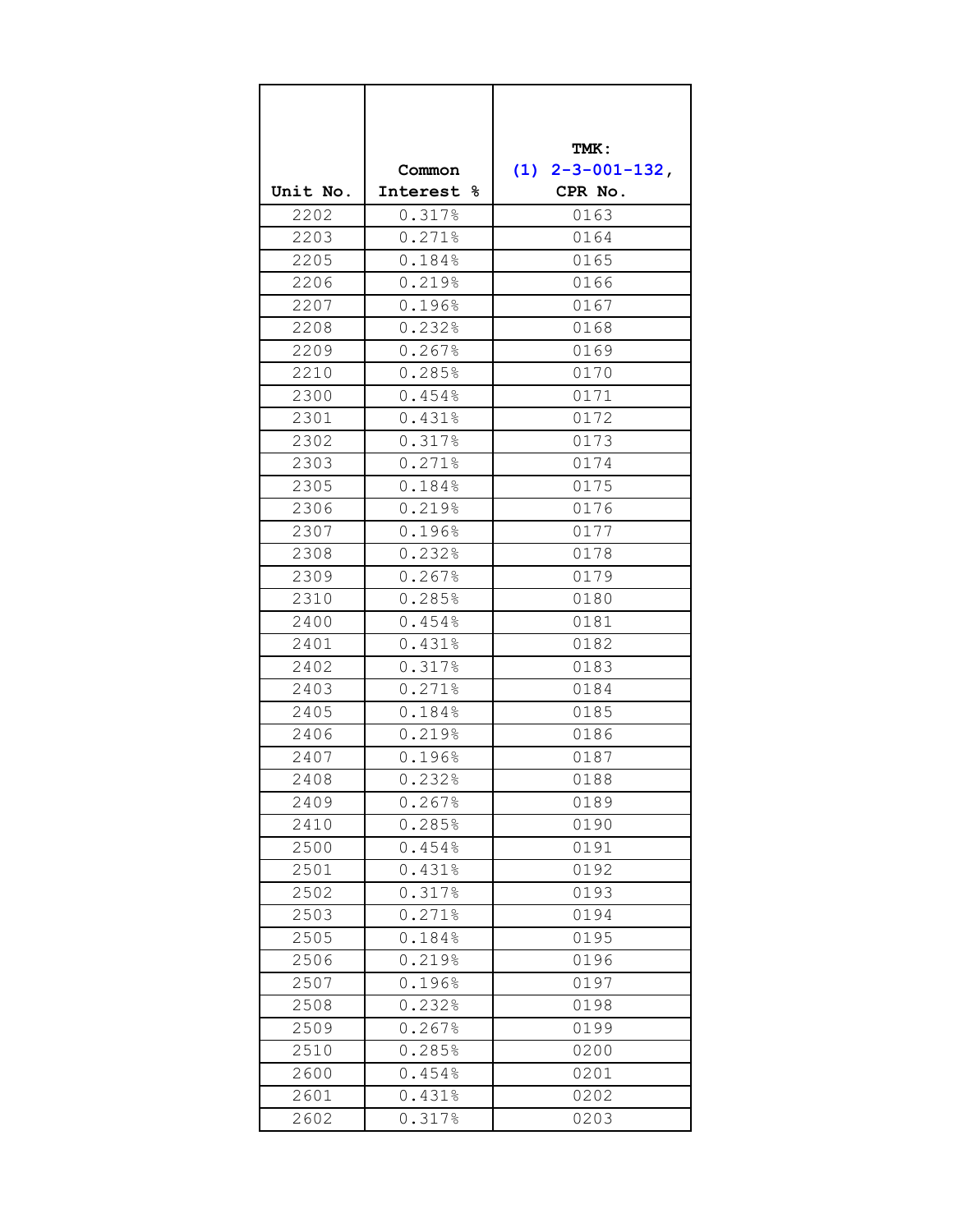|          |                      | TMK:                         |
|----------|----------------------|------------------------------|
|          | Common               | (1)<br>$2 - 3 - 001 - 132$ , |
| Unit No. | Interest &           | CPR No.                      |
| 2603     | 0.271%               | 0204                         |
| 2605     | 0.184%               | 0205                         |
| 2606     | 0.219%               | 0206                         |
| 2607     | 0.196%               | 0207                         |
| 2608     | 0.232%               | 0208                         |
| 2609     | 0.267%               | 0209                         |
| 2610     | 0.285%               | 0210                         |
| 2700     | 0.454%               | 0211                         |
| 2701     | 0.431%               | 0212                         |
| 2702     | 0.317%               | 0213                         |
| 2703     | 0.271%               | 0214                         |
| 2705     | 0.184%               | 0215                         |
| 2706     | 0.219%               | 0216                         |
| 2707     | 0.196%               | 0217                         |
| 2708     | 0.232%               | 0218                         |
| 2709     | 0.267%               | 0219                         |
| 2710     | 0.285%               | 0220                         |
| 2800     | 0.454%               | 0221                         |
| 2801     | 0.431%               | 0222                         |
| 2802     | 0.317%               | 0223                         |
| 2803     | 0.271%               | 0224                         |
| 2805     | 0.184%               | 0225                         |
| 2806     | 0.219%               | 0226                         |
| 2807     | 0.196%               | 0227                         |
| 2808     | 0.232%               | 0228                         |
| 2809     | $0.267$ <sup>8</sup> | 0229                         |
| 2810     | 0.285%               | 0230                         |
| 2900     | 0.454%               | 0231                         |
| 2901     | 0.431%               | 0232                         |
| 2902     | 0.317%               | 0233                         |
| 2903     | 0.271%               | 0234                         |
| 2905     | 0.184%               | 0235                         |
| 2906     | 0.219%               | 0236                         |
| 2907     | 0.196%               | 0237                         |
| 2908     | 0.232%               | 0238                         |
| 2909     | 0.267%               | 0239                         |
| 2910     | 0.285%               | 0240                         |
| 3000     | 0.454%               | 0241                         |
| 3001     | 0.431%               | 0242                         |
| 3002     | 0.317%               | 0243                         |
| 3003     | 0.271%               | 0244                         |
|          |                      |                              |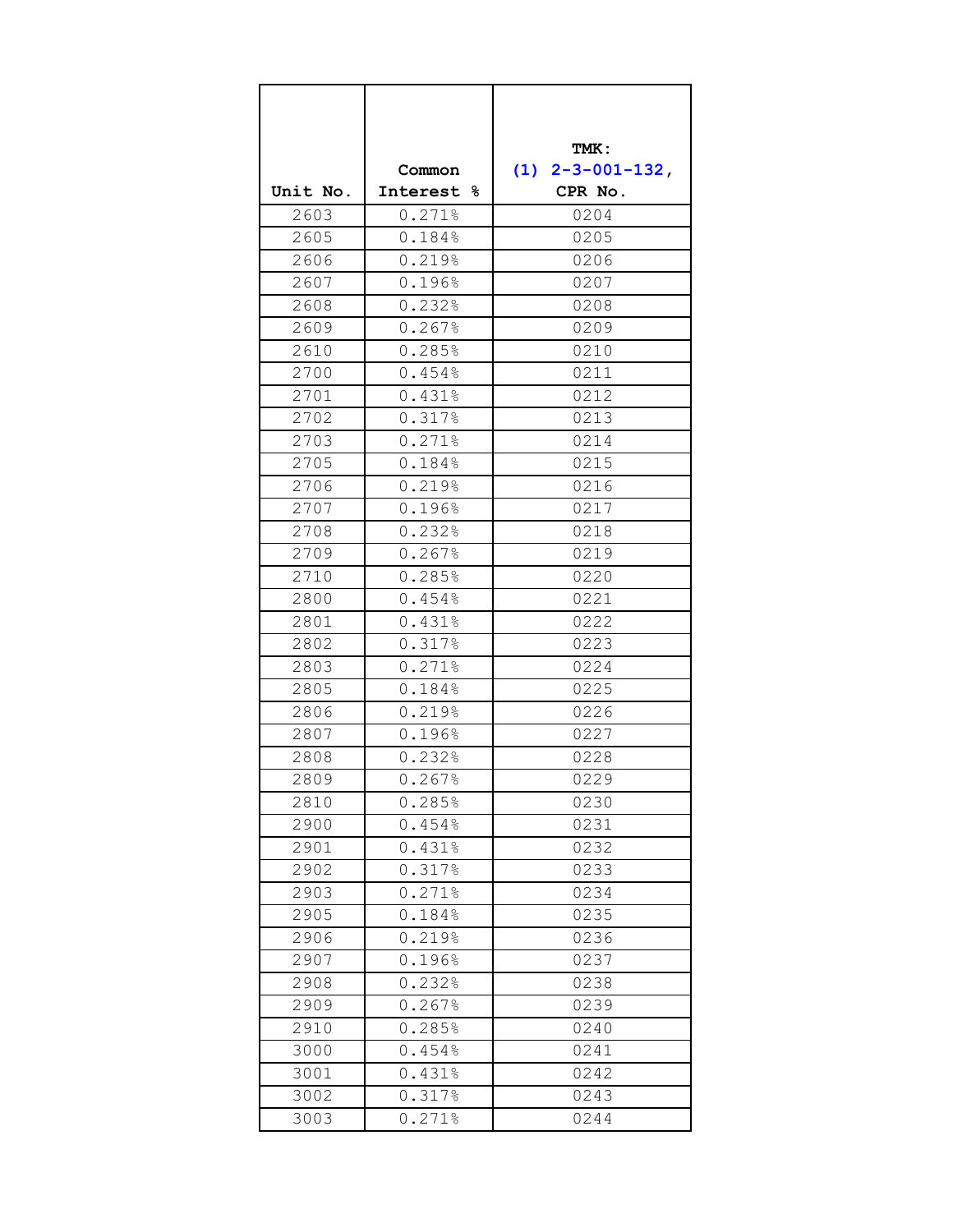|          |                      | TMK:               |  |
|----------|----------------------|--------------------|--|
|          | Common               | $(1)$ 2-3-001-132, |  |
| Unit No. | Interest &           | CPR No.            |  |
| 3005     | 0.184%               | 0245               |  |
| 3006     | 0.219%               | 0246               |  |
| 3007     | 0.196%               | 0247               |  |
| 3008     | 0.232%               | 0248               |  |
| 3009     | 0.267%               | 0249               |  |
| 3010     | 0.285%               | 0250               |  |
| 3100     | 0.454%               | 0251               |  |
| 3101     | 0.431%               | 0252               |  |
| 3102     | 0.317%               | 0253               |  |
| 3103     | 0.271%               | 0254               |  |
| 3105     | 0.184%               | 0255               |  |
| 3106     | 0.219%               | 0256               |  |
| 3107     | 0.196%               | 0257               |  |
| 3108     | 0.232%               | 0258               |  |
| 3109     | 0.267%               | 0259               |  |
| 3110     | 0.285%               | 0260               |  |
| 3200     | 0.454%               | 0261               |  |
| 3201     | 0.431%               | 0262               |  |
| 3202     | 0.317%               | 0263               |  |
| 3203     | 0.271%               | 0264               |  |
| 3205     | 0.184%               | 0265               |  |
| 3206     | 0.219%               | 0266               |  |
| 3207     | 0.196%               | 0267               |  |
| 3208     | 0.232%               | 0268               |  |
| 3209     | $0.267$ <sup>8</sup> | 0269               |  |
| 3210     | 0.285%               | 0270               |  |
| 3300     | 0.454%               | 0271               |  |
| 3301     | 0.431%               | 0272               |  |
| 3302     | 0.317%               | 0273               |  |
| 3303     | 0.271%               | 0274               |  |
| 3305     | 0.184%               | 0275               |  |
| 3306     | 0.219%               | 0276               |  |
| 3307     | 0.196%               | 0277               |  |
| 3308     | 0.232%               | 0278               |  |
| 3309     | 0.267%               | 0279               |  |
| 3310     | 0.285%               | 0280               |  |
| 3400     | 0.454%               | 0281               |  |
| 3401     | 0.431%               | 0282               |  |
| 3402     | 0.317%               | 0283               |  |
| 3403     | $0.271$ %            | 0284               |  |
| 3405     | 0.184%               | 0285               |  |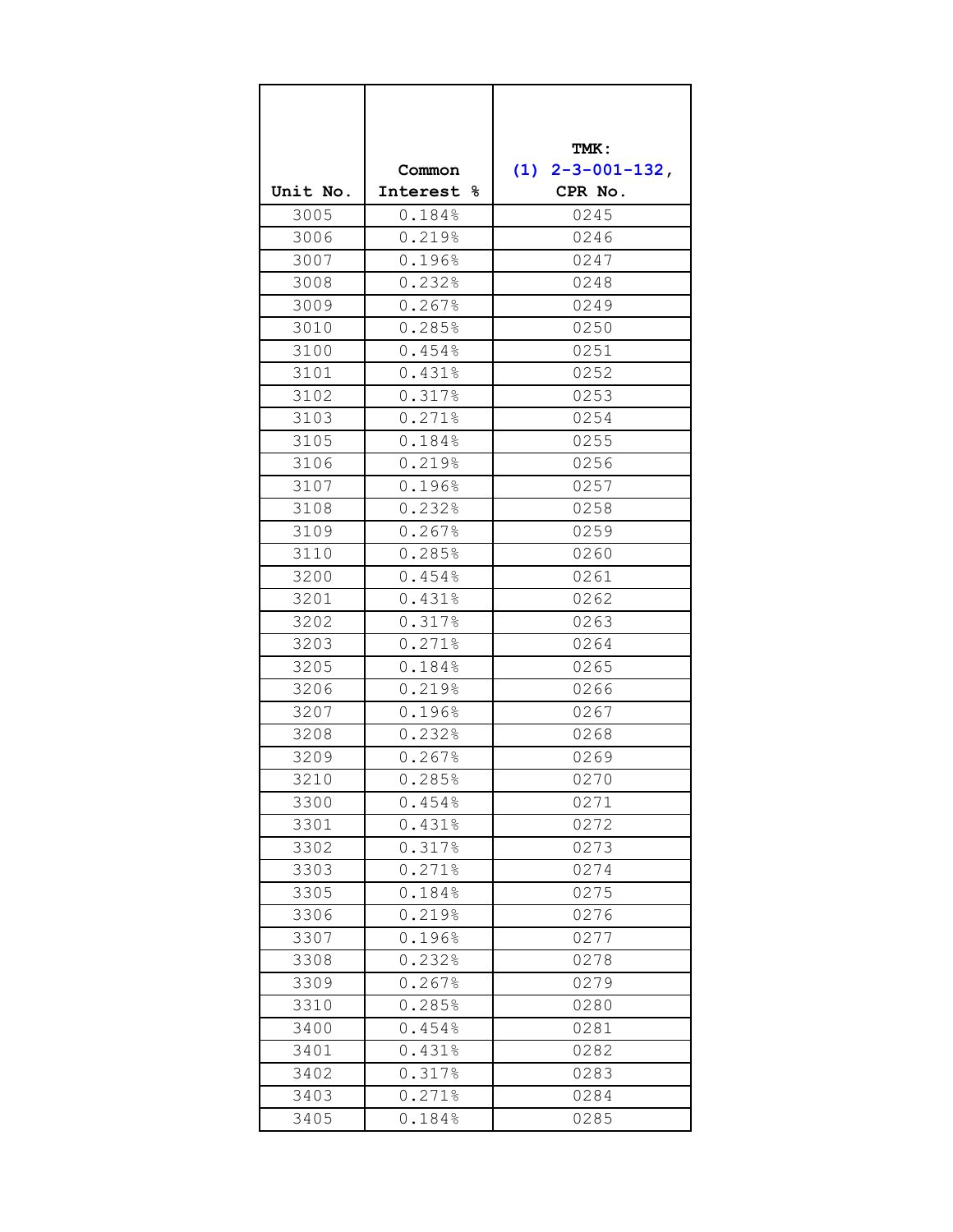|            |            | TMK:               |
|------------|------------|--------------------|
|            | Common     | $(1)$ 2-3-001-132, |
| Unit No.   | Interest & | CPR No.            |
| 3406       | 0.219%     | 0286               |
| 3407       | 0.196%     | 0287               |
| 3408       | 0.232%     | 0288               |
| 3409       | 0.267%     | 0289               |
| 3410       | 0.285%     | 0290               |
| 3500       | 0.454%     | 0291               |
| 3501       | 0.431%     | 0292               |
| 3502       | 0.317%     | 0293               |
| 3503       | 0.271%     | 0294               |
| 3505       | 0.184%     | 0295               |
| 3506       | 0.219%     | 0296               |
| 3507       | 0.196%     | 0297               |
| 3508       | 0.232%     | 0298               |
| 3509       | 0.267%     | 0299               |
| 3510       | 0.285%     | 0300               |
| 3600       | 0.454%     | 0301               |
| 3601       | 0.431%     | 0302               |
| 3602       | 0.317%     | 0303               |
| 3603       | 0.271%     | 0304               |
| 3605       | 0.184%     | 0305               |
| 3606       | 0.219%     | 0306               |
| 3607       | 0.196%     | 0307               |
| 3608       | 0.232%     | 0308               |
| 3609       | 0.267%     | 0309               |
| 3610       | 0.285%     | 0310               |
| 3700       | 0.454%     | 0311               |
| 3701       | 0.431%     | 0312               |
| 3702       | 0.317%     | 0313               |
| 3703       | 0.271%     | 0314               |
| 3705       | 0.184%     | 0315               |
| 3706       | 0.219%     | 0316               |
| 3707       | 0.196%     | 0317               |
| 3708       | 0.232%     | 0318               |
| 3709       | 0.267%     | 0319               |
| 3710       | 0.285%     | 0320               |
| PH 3800    | 0.454%     | 0321               |
| 3801<br>РH | 0.431%     | 0322               |
| 3802<br>РH | 0.317%     | 0323               |
| 3803<br>PH | 0.271%     | 0324               |
| 3805<br>РH | 0.184%     | 0325               |
| 3806<br>PH | 0.219%     | 0326               |